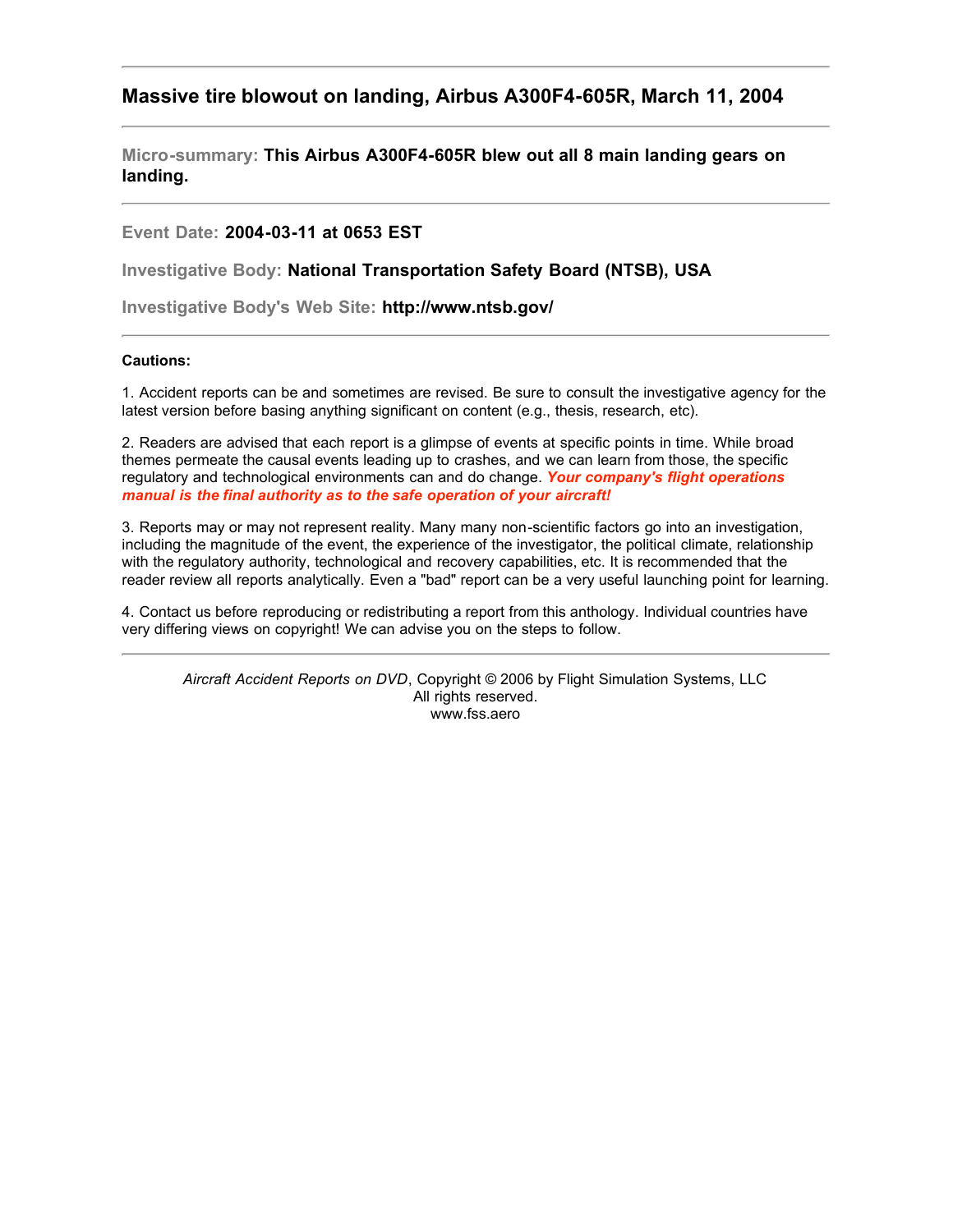| <b>TRANSA</b><br>National Transportation Safety Board<br>NTSB ID: MIA04IA056<br>Aircraft Registration Number: N682FE                                                                                                                                                                                                                                                                                                                                                                                                                                                                                                                                                                                                                                                                                                                                                                                                                                                                                                                                                                                                                                                                                                                                                                                                                                                                                                                                                                                                                                                                                                                                                                                                                                                                                                                              |              |                                                    |                                   |                                  |                            |  |                                                                                                                                                                                                                                                                                                                                                                                       |  |  |
|---------------------------------------------------------------------------------------------------------------------------------------------------------------------------------------------------------------------------------------------------------------------------------------------------------------------------------------------------------------------------------------------------------------------------------------------------------------------------------------------------------------------------------------------------------------------------------------------------------------------------------------------------------------------------------------------------------------------------------------------------------------------------------------------------------------------------------------------------------------------------------------------------------------------------------------------------------------------------------------------------------------------------------------------------------------------------------------------------------------------------------------------------------------------------------------------------------------------------------------------------------------------------------------------------------------------------------------------------------------------------------------------------------------------------------------------------------------------------------------------------------------------------------------------------------------------------------------------------------------------------------------------------------------------------------------------------------------------------------------------------------------------------------------------------------------------------------------------------|--------------|----------------------------------------------------|-----------------------------------|----------------------------------|----------------------------|--|---------------------------------------------------------------------------------------------------------------------------------------------------------------------------------------------------------------------------------------------------------------------------------------------------------------------------------------------------------------------------------------|--|--|
| <b>FACTUAL REPORT</b>                                                                                                                                                                                                                                                                                                                                                                                                                                                                                                                                                                                                                                                                                                                                                                                                                                                                                                                                                                                                                                                                                                                                                                                                                                                                                                                                                                                                                                                                                                                                                                                                                                                                                                                                                                                                                             |              |                                                    | Occurrence Date: 03/11/2004       |                                  | Most Critical Injury: None |  |                                                                                                                                                                                                                                                                                                                                                                                       |  |  |
| <b>ÁVIATIQN</b>                                                                                                                                                                                                                                                                                                                                                                                                                                                                                                                                                                                                                                                                                                                                                                                                                                                                                                                                                                                                                                                                                                                                                                                                                                                                                                                                                                                                                                                                                                                                                                                                                                                                                                                                                                                                                                   |              | Occurrence Type: Incident<br>Investigated By: NTSB |                                   |                                  |                            |  |                                                                                                                                                                                                                                                                                                                                                                                       |  |  |
| Location/Time                                                                                                                                                                                                                                                                                                                                                                                                                                                                                                                                                                                                                                                                                                                                                                                                                                                                                                                                                                                                                                                                                                                                                                                                                                                                                                                                                                                                                                                                                                                                                                                                                                                                                                                                                                                                                                     |              |                                                    |                                   |                                  |                            |  |                                                                                                                                                                                                                                                                                                                                                                                       |  |  |
| <b>Nearest City/Place</b>                                                                                                                                                                                                                                                                                                                                                                                                                                                                                                                                                                                                                                                                                                                                                                                                                                                                                                                                                                                                                                                                                                                                                                                                                                                                                                                                                                                                                                                                                                                                                                                                                                                                                                                                                                                                                         | <b>State</b> |                                                    | Zip Code                          | Local Time                       | Time Zone                  |  |                                                                                                                                                                                                                                                                                                                                                                                       |  |  |
| Fort Lauderdale                                                                                                                                                                                                                                                                                                                                                                                                                                                                                                                                                                                                                                                                                                                                                                                                                                                                                                                                                                                                                                                                                                                                                                                                                                                                                                                                                                                                                                                                                                                                                                                                                                                                                                                                                                                                                                   | FL.          | <b>EST</b><br>33315<br>0653                        |                                   |                                  |                            |  |                                                                                                                                                                                                                                                                                                                                                                                       |  |  |
| Airport Proximity: On Airport                                                                                                                                                                                                                                                                                                                                                                                                                                                                                                                                                                                                                                                                                                                                                                                                                                                                                                                                                                                                                                                                                                                                                                                                                                                                                                                                                                                                                                                                                                                                                                                                                                                                                                                                                                                                                     |              |                                                    | Distance From Landing Facility: 1 |                                  | Direction From Airport: 90 |  |                                                                                                                                                                                                                                                                                                                                                                                       |  |  |
| <b>Aircraft Information Summary</b>                                                                                                                                                                                                                                                                                                                                                                                                                                                                                                                                                                                                                                                                                                                                                                                                                                                                                                                                                                                                                                                                                                                                                                                                                                                                                                                                                                                                                                                                                                                                                                                                                                                                                                                                                                                                               |              |                                                    |                                   |                                  |                            |  |                                                                                                                                                                                                                                                                                                                                                                                       |  |  |
| Aircraft Manufacturer                                                                                                                                                                                                                                                                                                                                                                                                                                                                                                                                                                                                                                                                                                                                                                                                                                                                                                                                                                                                                                                                                                                                                                                                                                                                                                                                                                                                                                                                                                                                                                                                                                                                                                                                                                                                                             |              |                                                    | Model/Series                      |                                  |                            |  | Type of Aircraft                                                                                                                                                                                                                                                                                                                                                                      |  |  |
| Airbus Industrie                                                                                                                                                                                                                                                                                                                                                                                                                                                                                                                                                                                                                                                                                                                                                                                                                                                                                                                                                                                                                                                                                                                                                                                                                                                                                                                                                                                                                                                                                                                                                                                                                                                                                                                                                                                                                                  |              |                                                    | A300F4-605R                       |                                  |                            |  | Airplane                                                                                                                                                                                                                                                                                                                                                                              |  |  |
| Sightseeing Flight: No                                                                                                                                                                                                                                                                                                                                                                                                                                                                                                                                                                                                                                                                                                                                                                                                                                                                                                                                                                                                                                                                                                                                                                                                                                                                                                                                                                                                                                                                                                                                                                                                                                                                                                                                                                                                                            |              |                                                    |                                   | Air Medical Transport Flight: No |                            |  |                                                                                                                                                                                                                                                                                                                                                                                       |  |  |
| Narrative                                                                                                                                                                                                                                                                                                                                                                                                                                                                                                                                                                                                                                                                                                                                                                                                                                                                                                                                                                                                                                                                                                                                                                                                                                                                                                                                                                                                                                                                                                                                                                                                                                                                                                                                                                                                                                         |              |                                                    |                                   |                                  |                            |  |                                                                                                                                                                                                                                                                                                                                                                                       |  |  |
| Brief narrative statement of facts, conditions and circumstances pertinent to the accident/incident:<br>History of Flight                                                                                                                                                                                                                                                                                                                                                                                                                                                                                                                                                                                                                                                                                                                                                                                                                                                                                                                                                                                                                                                                                                                                                                                                                                                                                                                                                                                                                                                                                                                                                                                                                                                                                                                         |              |                                                    |                                   |                                  |                            |  |                                                                                                                                                                                                                                                                                                                                                                                       |  |  |
| 27 right at the Fort Lauderdale/Hollywood International Airport (FLL), Fort Lauderdale, Florida.<br>Visual meteorological conditions prevailed. An instrument flight rules flight plan was filed. The<br>airplane received minor damage. The two airline transport-rated pilots reported no injuries.<br>flight had originated from Newark, New Jersey, at 0430.<br>The Captain stated to the NTSB Operations Group during an interview that she deadheaded to FLL on<br>March 9, 2004, to begin the flight sequence. She had never met, nor flown with, the FO before this<br>sequence of flights.<br>There was a crew break at EWR but no hotel was provided. She stated that she slept for 1 hours and<br>the FO slept for about 2 hours. They gathered the flight paperwork and proceeded to the aircraft<br>The airplane preflight was accomplished. The flight was catered. She stated that the #2<br>together.<br>battery had been replaced.<br>started to pushback.<br>battery overheat warning.<br>the airplane was pushed back and a takeoff was made on runway 4L. Inbound to EWR, she heard popping<br>and clicking sounds in the cockpit, perhaps caused by the pressurization system. She stated that<br>she decided to try to narrow down these sounds on the next flight leg.<br>On the flight leg from EWR to FLL, leaving 10,000 feet, a vibration could be felt in the floorboard<br>every 3 to 5 seconds.<br>circuit breaker wall and other places. The flight was normal at FL 350. At the top of descent, the<br>FAA alternate brake check was accomplished. She stated that she gave the written procedure to the<br>first officer to read while she accomplished the procedure. The First Officer had never seen the<br>It was daylight by this time. The BRK-A/SKID switch was pulled out and positioned to the<br>form. |              |                                                    |                                   |                                  |                            |  | The<br>They flew together from FLL to EWR, the night before the landing incident.<br>They were given the paperwork for the alternate brake check. They<br>They then started to taxi and had not moved 10 feet when they received a #2<br>It took about an hour for maintenance to resolve the problem. Again,<br>She wrote it up in the maintenance log. It could also be felt in the |  |  |
| ALTN-OFF position.<br>was heard. She stated that when the brake pedals are depressed, you get "ECAM." Usually the brake<br>pressures were about 2,500 psi; however, this time, the left brake pressure indication was 2,100<br>and the right brake pressure indication was 2,500. During a normal preflight, the alternate brake<br>system is checked.<br>symmetrical with 2,500 PSI indicated on the gauge but during this in-flight check, they were not.<br>She stated that she wrote it up in the maintenance log. The BRK-A/SKID switch was then returned to<br>the NORM/ON position. The procedure was discussed with the First Officer. He had never seen this<br>procedure before. She stated that she wanted to trouble shoot the system. The BRK-A/SKID switch<br>was then selected to ALTN/ON, like she does on the preflight. A chime was audible. The BRK-A/SKID<br>switch was then selected to NORM/ON. She stated that she wrote it up as she saw it and then asked                                                                                                                                                                                                                                                                                                                                                                                                                                                                                                                                                                                                                                                                                                                                                                                                                                                                |              |                                                    |                                   |                                  |                            |  | The BRAKE FAIL light came on. The brake pedals were then depressed. A chime<br>This was accomplished in FLL and EWR. Both times the brake pressures were                                                                                                                                                                                                                              |  |  |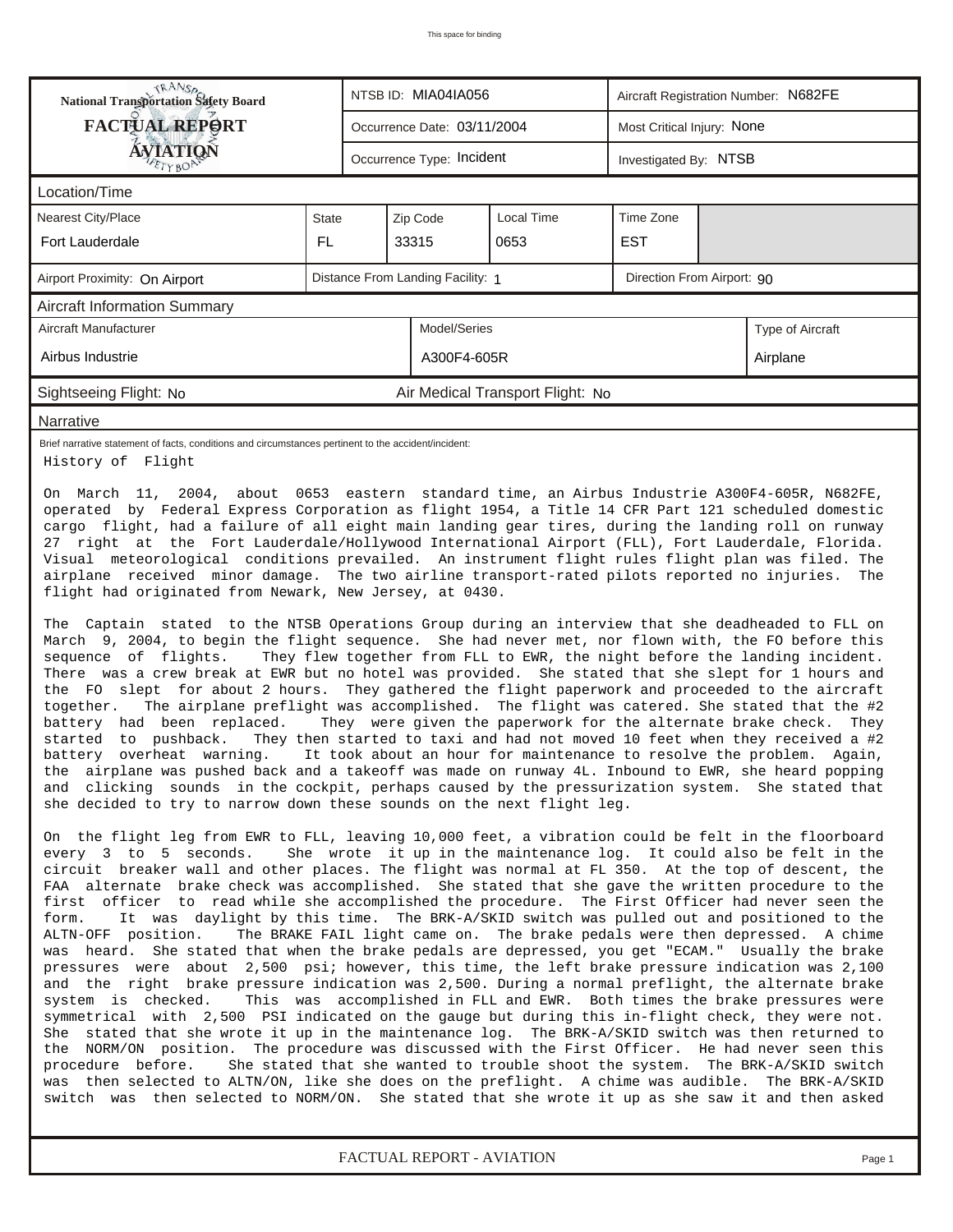| National Transportation Safety Board | NTSB ID: MIA04IA056       |
|--------------------------------------|---------------------------|
| <b>FACTUAL REPORT</b>                | Occurrence Date: 03/11/20 |
| <b><i><u>YTIQN</u></i></b>           | Occurrence Type: Incident |

*NTSB ID:* MIA04IA056 *Occurrence Date:* 03/11/2004

*Narrative (Continued)*

the First Officer to review the write-up.

The First Officer was the flying pilot. A descent clearance was obtained and a descent was initiated. The checklist was accomplished by the pilot-not-flying, the captain, at 18,000 feet. Everything was normal. They landed on runway 27R at FLL, running about an hour late. The Before Landing checklist was accomplished. At the point where it says, brakes checked, she normally points to the items while she is looking at them. The BRK-A/SKID switch was NORM/ON and there was no pressure indication on the alternate system pressure gauges. She checked the REL bars on the ECAM; they were there and she called, "checklist complete." Before landing, she commented that the runway was clear. The First Officer made a nice landing in the touchdown zone. She called, "spoilers deployed," and asked the First Officer, "are you braking?" He said, no. The deceleration was noticeable. Tower said they were "rolling the equipment." She asked the First Officer to ask the tower what they saw. "Smoke and Fire," was the answer. When the airplane came to a stop, she set the parking brake, moved the throttles to idle, and positioned the fuel levers "down." The First Officer got out of his seat and unlocked the cockpit door. She ran through the evacuation checklist by shutting things down. She noticed emergency equipment arriving in front of the airplane. She told the First Officer that we will evacuate. The First Officer pulled the APU<br>fire handle. The First Officer asked to fire the "bottle" but she said, no. The First Officer The First Officer asked to fire the "bottle" but she said, no. The First Officer asked which door to open. She said, the right side, and then told him not to open it until she said so. She also told the First Officer to make sure he had the HAZMAT paperwork. She then turned the battery switch back on and asked the tower if there was still fire. She never got a reply from the tower. The battery switch was turned back off. The cabin door only partially opened. The First Officer had to push the door open. The slide started to deploy and inflated normally. She never did smell any smoke or see any fire. After the evacuation, the First Officer walked over to a fireman and said, "Here's the HAZMAT paperwork."

The Captain stated that after landing, she expected a normal rollout but got uncommanded braking instead. She had performed the in-flight alternate braking system operational check before but it had been a while. She has been on the A-300 almost 9 years. She has performed the procedure more than once but she was not sure how many times. She had never written one up before. The brake pressures were always about 2,500 psi and symmetrical. This has never been a problem on the ground .<br>either. No other abnormal indications were noted. Both the Captain and First Officer confirmed that indications were normal on landing. The Captain stated that the parking brake was not set until after landing. She stated that she did not set the parking brake in flight. She positioned the BRK-A/SKID switch from NORM/ON to ALTN/ON and got a "ding" and a message. She made note of the brake pressure and then positioned the BRK-A/SKID switch back to NORM/ON. She did not recall how many chimes there were during the test. She stated that there were no unrelated abnormals during this brake checking sequence. The brake pressures went back to zero and were zero on the brake check before landing. She stated that it was not "challenge and response" on the landing check. I said, "brakes checked," and the first officer verified it. She stated that she did not set the parking brake until after the airplane was stopped and the evacuation was being accomplished. She stated that there is no formal training on this procedure. "We have a flight test department." If we are going to do it, we should see it in the simulator. The form should spell out what lights and what ECAM indications you should get. It only asks, "pressure or no pressure?" On the Before Landing checklist, "Brakes Checked," you are looking for no pressure, zero pressure.

On rollout, there was "some releasing." She stated that there were no landing gear system warnings. It looked like everything was going fine. She did not use the brakes but she always has her feet on the pedals. The winds were calm, light. No auto brakes were used; they discussed that they were going to use manual braking. She asked if the first officer was braking. She stated that it felt like a "non event," not that severe, and the nose came down normally. The deceleration was not as severe as when medium auto braking was used. She stated that she did not use the brakes. She did not callout 80 and 60 knots because they went "right through them." After the airplane came to a stop, she pulled hard on the parking brake. She stated that the reason she selected the ALTN/ON position was to get further indications in order to make the write up complete.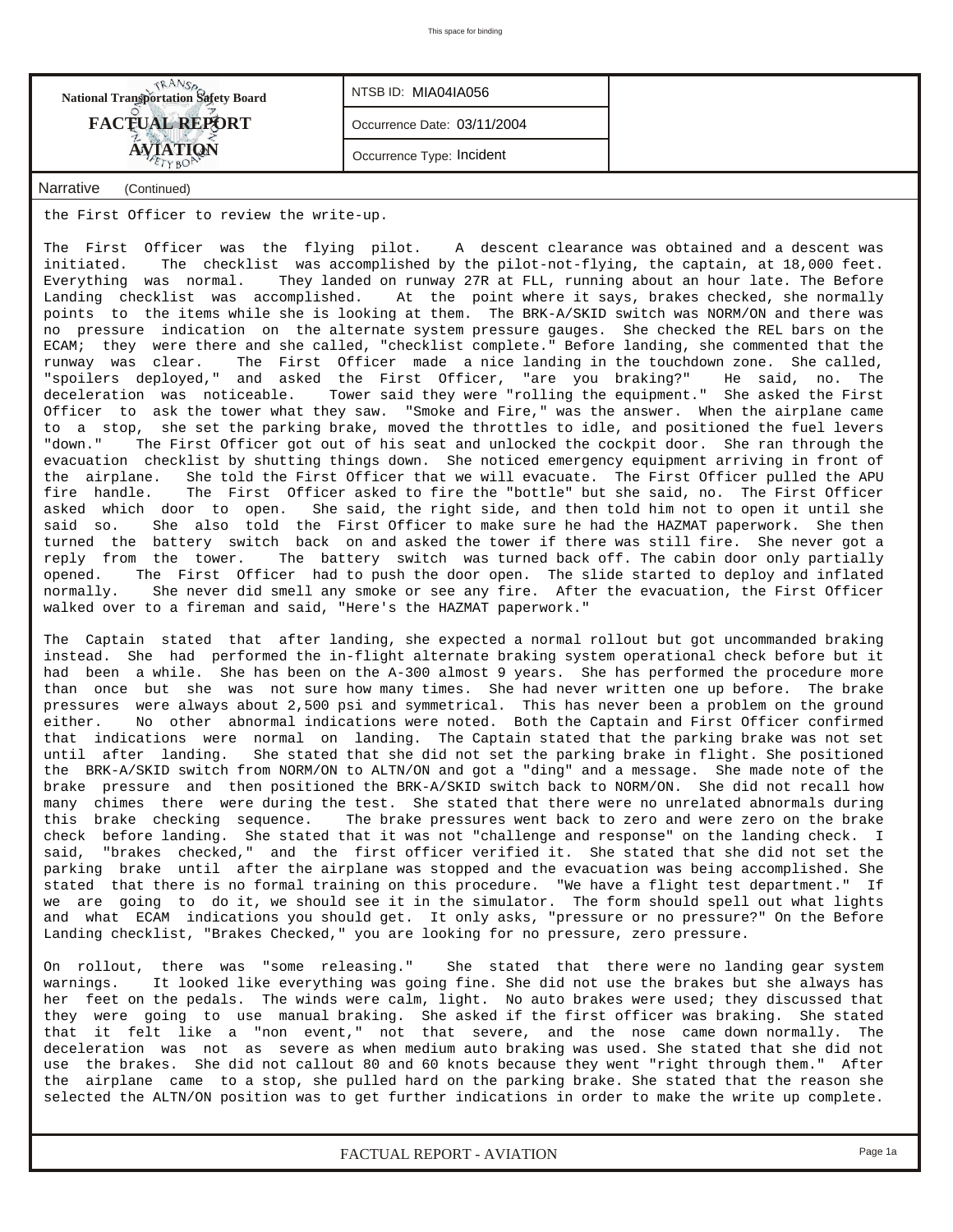| <b>National Transportation Safety Board</b> | NTSB ID: MIA04IA056         |  |
|---------------------------------------------|-----------------------------|--|
| <b>FACTUAL REPORT</b>                       | Occurrence Date: 03/11/2004 |  |
|                                             | Occurrence Type: Incident   |  |
| Narrative<br>(Continued)                    |                             |  |

During the in-range call to "ramp," she stated that there were two write-ups, one more significant than the other. At 18,000 feet on the in-range check, she pressed the "recall" button. The only things indicated were autothrottles inoperative and battery inoperative. She expected to see this and then cleared the ECAM. She stated that the emergency evacuation checklist was not performed using the "challenge and response" method. She did it and then read the checklist from the QRH [Quick Reference Handbook]. The first officer was taking care of the door operation. The parking brake was not previously set. She set the parking brake. She left it set and did not release it. You must be told that the chocks are in before you release the parking brake. She has not seen the maintenance sign-off of the write-ups she made. On deceleration during landing rollout, she observed, "spoilers deployed," on the ECAM. She was unsure if the reverser unlock lights appeared or how much engine reversing was accomplished. The airplane tracked straight down the runway. She thought the emergency checklist was adequate. No injuries were sustained as a result of going down the slide.

The In-Flight Alternate Braking System Operational Check procedure was different from the Alternate Braking preflight check. During the Alternate Braking preflight check, the parking brake is normally already set. The BRK-A/SKID switch is selected to ALTN/ON, the brake pedals are pressed, and then the parking brake is set. She stated that no one would ever set the parking brake in flight. She did not recall the number of chimes that were heard. A chime "reminds you to look at something." On the Before Landing checklist, she said, "brakes checked," and the FO said, "yep." On landing, she did see a "flash" of the brake release bars after touchdown.

The First Officer stated to the NTSB Operations Group during an interview that they arrived at EWR from FLL for a "hub turn" on the flight leg just prior to the incident flight. When leaving, they received a battery overheat warning and had to return to a parking gate. He thought they changed the battery during the "hub turn." At the gate, it seemed to take two hours and they were dispatched with one battery inoperative along with the autothrottles inoperative. Maintenance advised them of the need to perform the alternate brake check prior to the top of decent. He stated that he read the procedure and the captain accomplished it. Everything was normal to touchdown. Soon after touchdown, it felt as if the auto brakes came on. He glanced at the ECAM and saw "release bars." The Captain asked him if he was braking and he replied, no. The tower advised that they were "rolling the equipment." He was thinking, "Why are they doing that?" The captain took control of the airplane and instructed him to find out the reason for the equipment. The reason was because Tower saw smoke and flames. The aircraft was shutdown, they ran the checklist, and they left.

The incident flight leg to FLL was the third leg that they had flown the incident airplane. They began the trip by deadheading to FLL before flying FLL-EWR-FLL. There was nothing out of the ordinary during the flights. He stated that he had never performed the in-flight brakes operational check before. He recalled that the captain had handed him the instructions and he read each step as she performed the procedure. He was not sure why they had to do this check. "ALTN/OFF, brake pedal, pressure, brake pedal off, switch to normal." She noticed a pressure difference between the left and right sides. She wrote the additional comments on the AD form. He stated that she then moved the BRK-A/SKID switch to ALTN/ON. It was hard to recall, but he thought that she had gotten some pressure readings and then put the switch back to normal. Everything looked absolutely normal. The First Officer stated that he heard a couple of chimes but he could not recall how many. He thought that there was a chime every time she moved the switch-like going down with the switch. He did not recall if she did this more than once. He did not think anything of the pressure differential. The ECAM did not say, "hey, bad thing." The ECAM would say switch position. There was nothing unusual, nothing that he would not expect. The ECAM "came up and got the brake light and Anti-Skid OFF." He stated that it is not part of his preflight. He watches the test on taxi out. While on final, the Before Landing checklist is performed partly challenge and response, and part of it is accomplished by the pilot-not-flying or the pilot-monitoring. He glanced over at the brake indications and controls but did not notice anything out of the ordinary. He stated that he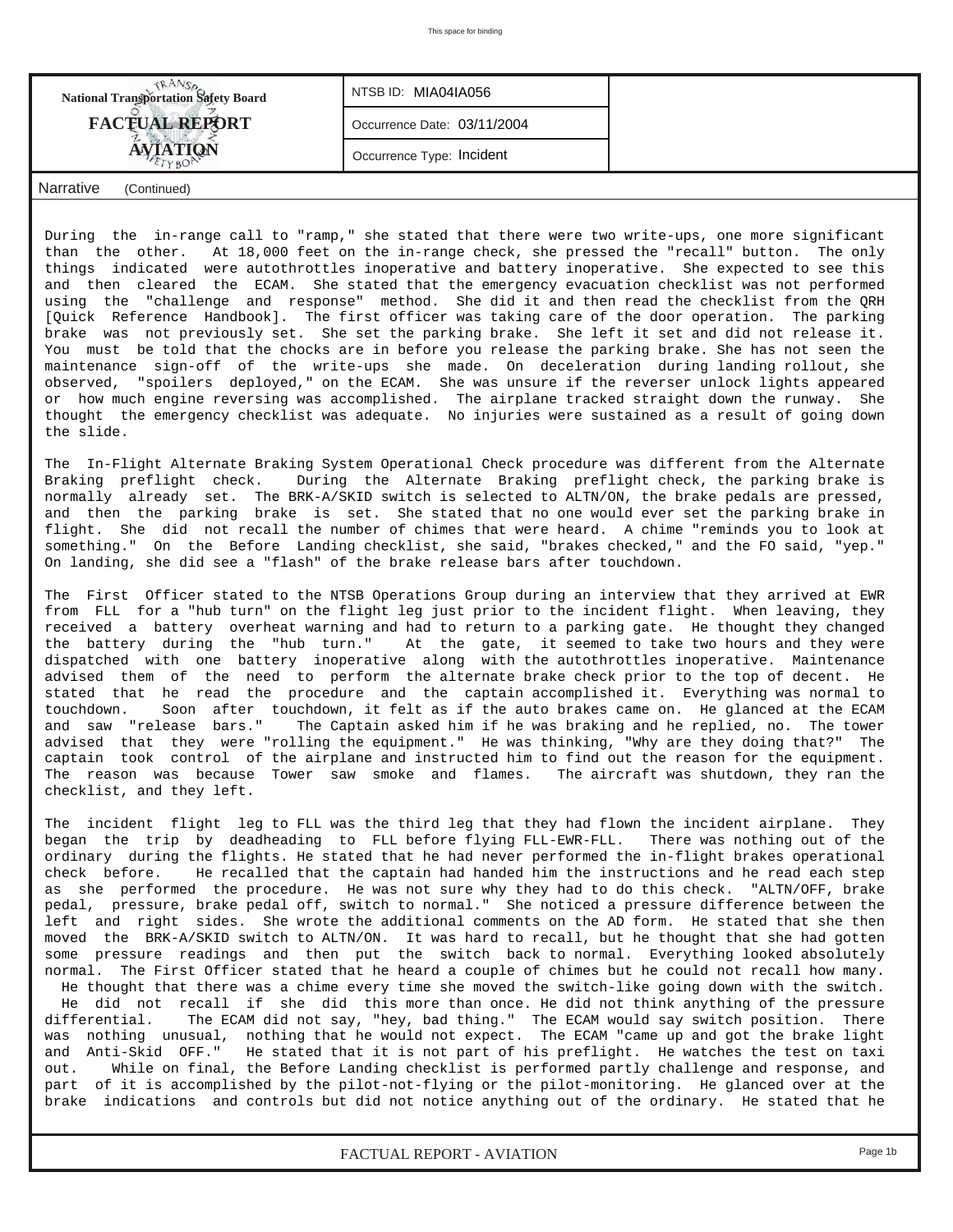| <b>National Transportation Safety Board</b> | NTSB ID: MIA04IA056         |  |
|---------------------------------------------|-----------------------------|--|
| <b>FACTUAL REPORT</b>                       | Occurrence Date: 03/11/2004 |  |
| <b>AVIATION</b>                             | Occurrence Type: Incident   |  |
| Narrative<br>(Continued)                    |                             |  |

did not lean over or stare at the pressure gauges. There was no pressure indication after the test, nothing out of normal. The ECAM showed no other indications other than the autothrottles and battery-off, nothing abnormal. The right ECAM showed "release bars" and gear down and locked lights. Nothing unusual. He glanced at the ECAM but did not look at it in detail. On final, things proceeded as expected. He maintained good speed control, even with manual throttles. After touchdown, the captain asked if he was braking? He replied, no. He stated that he very seldom "gets on the brakes" prior to the application of reverse thrust above 60 knots. He stated that he never used the brakes on the incident flight. He stated that after performing the maintenance procedure, he did not observe the captain applying the parking brake.

After the aircraft stopped, the captain accomplished most of the Emergency Evacuation checklist. When tower said smoke and flames, that got his attention. He asked to run the checklist. After shutdown, the captain grabbed the QRH and he got up to open the cockpit door. He then stepped through the doorway. When he returned to the cockpit, everything was done. He recalled that he pulled the APU fire handle. There was no "challenge and response." After the aircraft stopped, the captain started the checklist. He came back in and helped to finish up. He saw the captain pull the fire handles. He did not see every single movement that the captain made. When asked if he had seen the captain set the parking brake, he thought he did, right after the airplane came to a stop. He was 99 percent sure of it; he had to be in his seat until the engines were shutdown and the brake was set. When performing the in-flight brakes operational check, he recalled seeing the Brake Fail light under the switch and a warning on the ECAM but he could not recall what it said. He heard a "ding" that he thought was associated with moving the switch down, and he saw "Antiskid Off/Fail or something like that." After landing, the airplane went straight down the runway. Soon after touchdown, the spoilers deployed and he felt deceleration. He did not notice the brake temperatures. He looked at the REL bars but did not recall anything else that caught his attention. There were no injuries as a result of going down the escape slide. When he got down to the bottom of the slide, he observed, "no smoke, no flame, a bunch of flat tires." He asked a fireman as to whom he should give the Hazmat paperwork. He felt the evacuation checklist was sufficient. After the in-flight brakes operational check, the captain was concerned about the differential brake pressures. She did some troubleshooting while he watched. He attributed this to her being thorough. He watched the entire process and heard multiple chimes. He looked at the ECAM but nothing caught his attention. He was pretty sure that she started writing it up right away. He did not recall when manual/auto brakes were discussed but he usually uses manual brakes on dry runways. On the Before Landing checklist, the brake pressures were normal but he did not examine the gauges closely. The captain had the habit of pointing to things while doing it. He glanced at the brake pressure needles but felt if they had been "sticking up there," it would have caught his attention. He stated that the captain went back into the cockpit after deciding to evacuate but he did not know why.

Review of the cockpit voice recorder (CVR) by NTSB showed that at approximately 0612 the Captain initiated a test of the braking/anti-skid system. Approximately 9 seconds later the captain commented to the First Officer that an anti-skid fail message was being displayed in the cockpit. The Captain spent the next 6 minutes troubleshooting the problem. At 0616:52, the sound similar to bumps or clicks is recorded and 3 seconds later the sound of a single chime is recorded. At approximately 0617:03 the Captain commented that "brakes brake antiskid fault let's try, no guess that clears this up, alright." At approximately 0648 the First Officer called for slat extension and then confirmed with the Captain that they were cleared for the approach. At approximately 0650 the First Officer stated: "autobrakes are off. speedbrake is armed. landing gear is down three green.." Approximately 6 seconds later the First Officer states: "and the brakes all check." At approximately 0653 loud thumping sounds are recorded on the cockpit area microphone channel, and the captain states "brakes, I guess I don't know what that is." Approximately 9 seconds later the First Officer states: "the brakes are on." The Captain then states: "they shouldn't be. they're not on." The First Officer then states: "somethin's stoppin' us. I'm not touchin' the brakes at all." At approximately 0654 the Captain calls for the emergency checklist. Approximately 1 minute later the Captain states; "batteries off." Additionally recorded on the CVR at 0654:12, a pilot on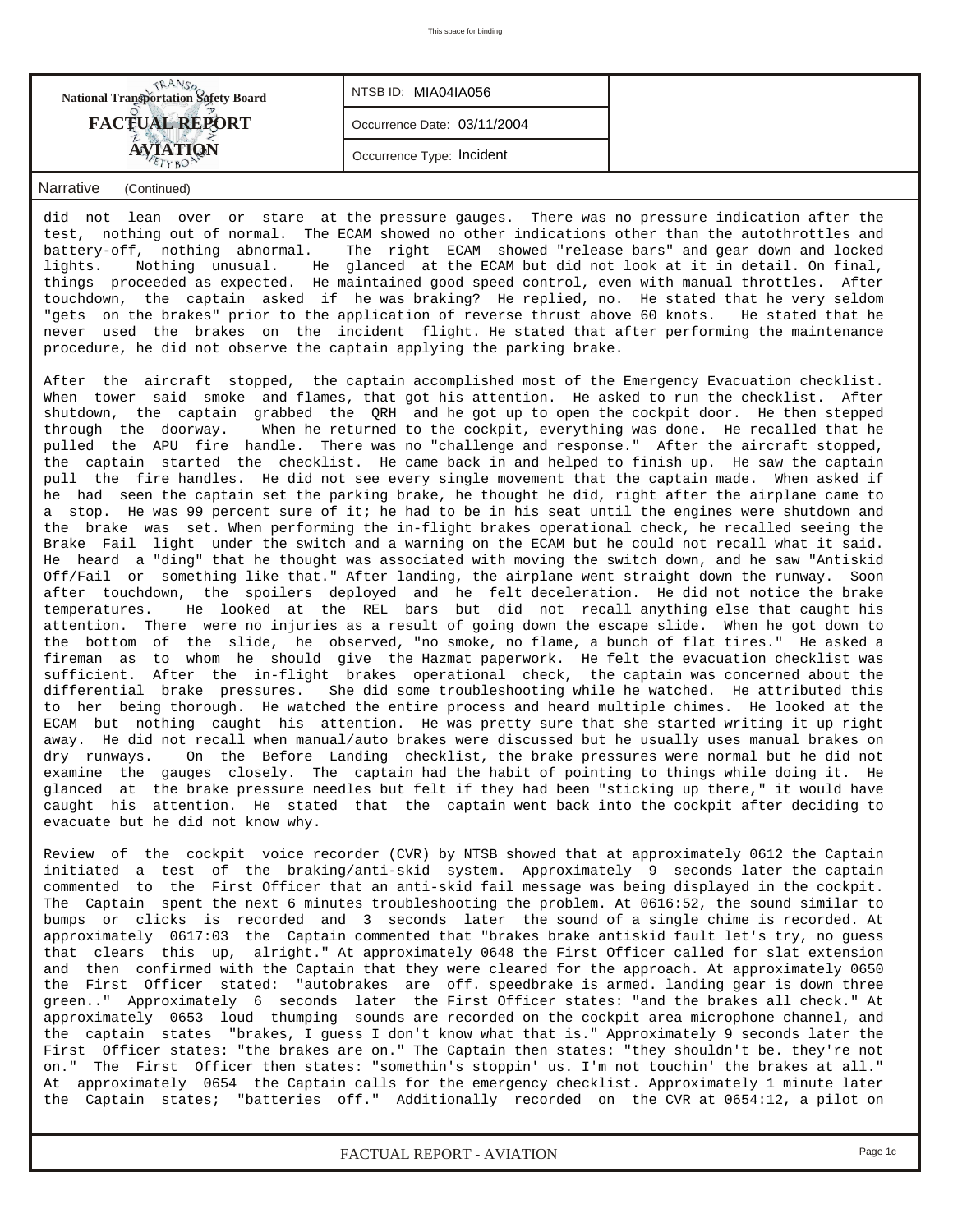| <b>National Transportation Safety Board</b> | NTSB ID: MIA04IA056         |  |
|---------------------------------------------|-----------------------------|--|
| <b>FACTUAL REPORT</b>                       | Occurrence Date: 03/11/2004 |  |
|                                             | Occurrence Type: Incident   |  |
|                                             |                             |  |

#### *Narrative (Continued)*

Jetblue flight 244 reported to the local air traffic controller that "looks of it here you can see their tire prints right where they touched down. Like their brakes were locked or somethin'."

#### Personnel Information

The Captain was hired by Federal Express Corporation on December 19, 1983, and was promoted to Captain on the A-300 in 1995. She did not fly as copilot on the A-300 prior to being promoted to Captain on the airplane. She has about 13,000 total flight hours and 3,000 total flight hours as Captain on the A-300. She holds an FAA Airline Transport Pilot certificate last issued on July 12, 1995 and an FAA First Class medical certificate issued on October 3, 2003, with no limitations. She holds airplane multiengine land and airplane single engine land ratings. She also holds type ratings in the A-310, B-727, DC-10, MD-11 and EMB-110. Additionally she holds a Flight Engineer Turbojet rating.

The First Officer was originally hired by Flying Tigers Airlines, which was acquired by Federal Express Corporation in 1989. He has about 8,000 total flight hours and 600 total flight hours in the A-300, all as First Officer. He holds an FAA Airline Transport Pilot certificate last issued on October 23, 1985 and an FAA First Class medical certificate issued on November 25, 2003, with no limitations. He holds airplane multiengine land and airplane single engine land ratings. He also holds type ratings in the EMB-110 and CE-500. Additionally he holds a Flight Engineer Turbojet rating, a Flight Instructor rating, a Ground Instructor rating, and a Airframe and Powerplant Mechanic certificate.

#### Aircraft Information

The airplane was an Airbus Industrie model A-300F4-605R, serial number 800, FAA registration N682FE, manufactured in June 1999. The airplane is registered to State Street Bank and Trust Company, Boston, Massachusetts. The airplane is operated by Federal Express Corporation, Memphis, Tennessee. At the time of the incident the airplane had accumulated about 7,622 total flight hours. The airplane is equipped with 2 General Electric model CF6-80C2A5F engines rated at 60,000 pounds of thrust.

Federal Express Flight Safety Group provided the NTSB with a document showing the incident aircraft's landing gear/brake system maintenance history from December 21, 2003 to the date of the incident. The landing gear/brake system maintenance history was reviewed for repetitive items, maintenance trends or discrepancies with the landing gear and brake control system. The review showed that there were no maintenance discrepancies with the landing gear, landing gear indication, or the brake control system prior to the incident.

#### Meteorological Information

Visual meteorological conditions prevailed at the time of the incident. The Fort Lauderdale/Hollywood International Airport, 0653, surface weather observation was winds from 330 degrees at 8 knots, visibility 10 statute miles, skies clear, temperature 12 degrees c, dew point temperature 10 degrees c, altimeter setting 30.20 inches Hg. Sun and Moon data indicates that on the day of the incident sunrise was at 0634.

#### Communications

There were no reported problems with communications between the flight crew and FAA air traffic controllers.

#### Airport Information

The Fort Lauderdale/Hollywood International Airport is located approximately 3 miles southwest of

*FACTUAL REPORT - AVIATION Page 1d*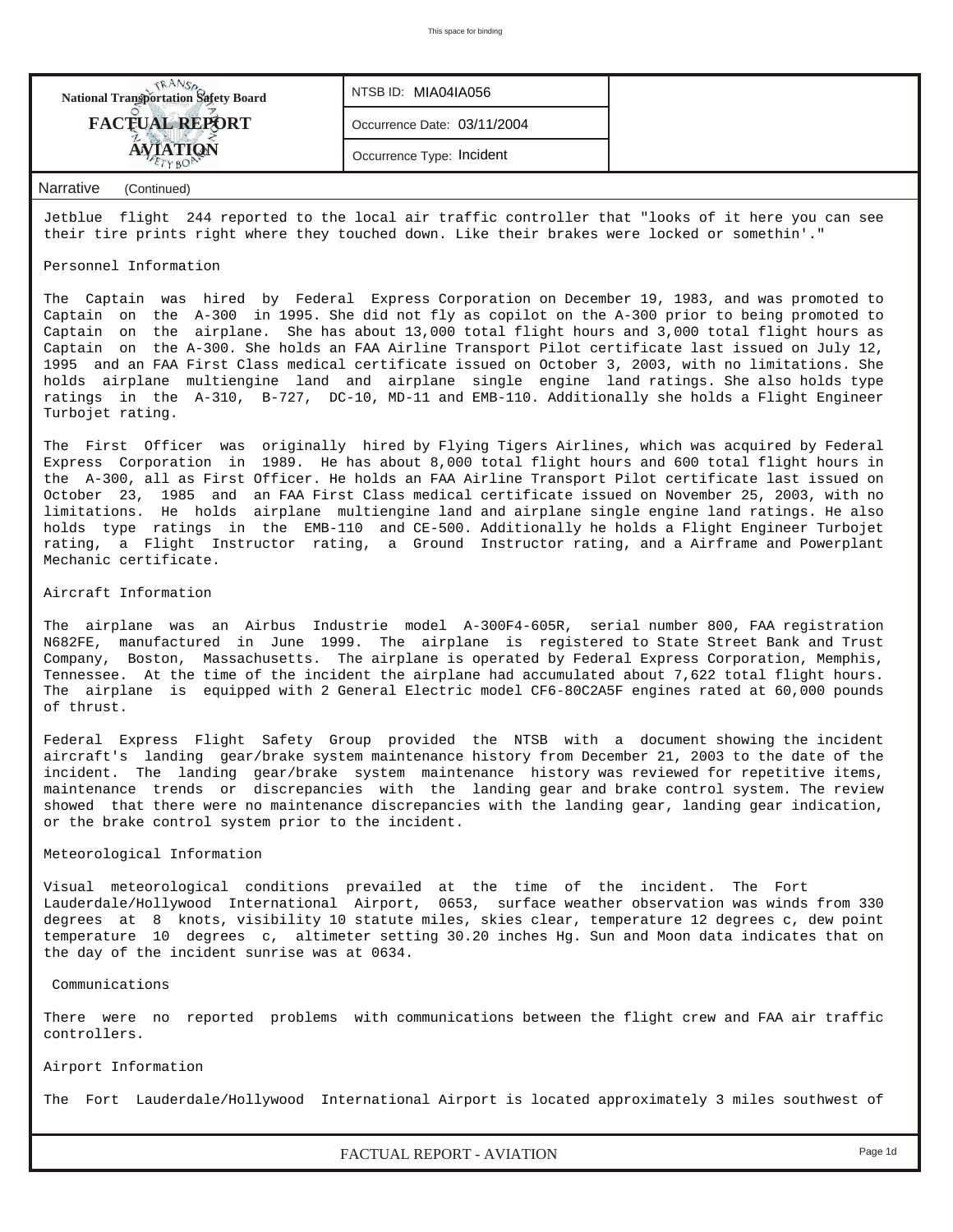

Wreckage and Impact Information

Examination of the landing runway (27 Right) after the incident revealed four sets of heavy skid marks (two per bogie) that started from the initial touchdown point and were continuous to the aircraft's final resting point. There was evidence of wheel rim contact, from both the left and right main gear wheels, beginning about 500-600 feet after touchdown and continuing to the location where the aircraft came to rest.

The first set of two skid marks started at about 1,200 feet from the threshold of the runway and was consistent with right main landing gear touchdown first. The total distance for the right skid was 2,383 feet. The second set of two skid marks started about 81 feet further down the runway and was consistent with a left main landing gear touchdown. The total distance of the left skid was 2,302 feet.

Examination of the aircraft showed the left and right main gear bogies, tire and wheel assemblies, and brakes revealed the following: all eight main landing gear tires had blown, deflated, and come apart. The damage was confined to the side of the tires that was in contact with the runway and all eight tires were worn down to the wheel assembly; there were no flat spots or other indications of damage on the opposite side of each tire. All eight wheel assemblies were symmetrically worn down about 10 percent, all eight brakes, wheel speed transducers shafts, and brake fans were damaged; there was no damage to either the left or right bogie beams.

Prior to changing the tires and removing the airplane from the runway, Federal Express maintenance personnel performed a Built In Test Equipment (BITE) test on the Braking and Steering Control Unit (BSCU). The BITE test revealed the following fault codes: 075, 076, 077, 078, 231, 232, 233, 234, 235, 236, 237, 238, and 492 (492 is not a fault code but tells the system configuration: 49 means 49 inch tires and 2 means carbon brakes). The fault codes did not have a date or time stamp associated with them.

After removal of the airplane from the runway, maintenance technicians replaced several brake system components and performed functional tests on : the normal brake system, alternate brake system with and without antiskid on, the parking brake system, and cockpit indication test for aural/visual alerts. No defects or anomalies were noted during the test. Additionally, examination

*FACTUAL REPORT - AVIATION Page 1e*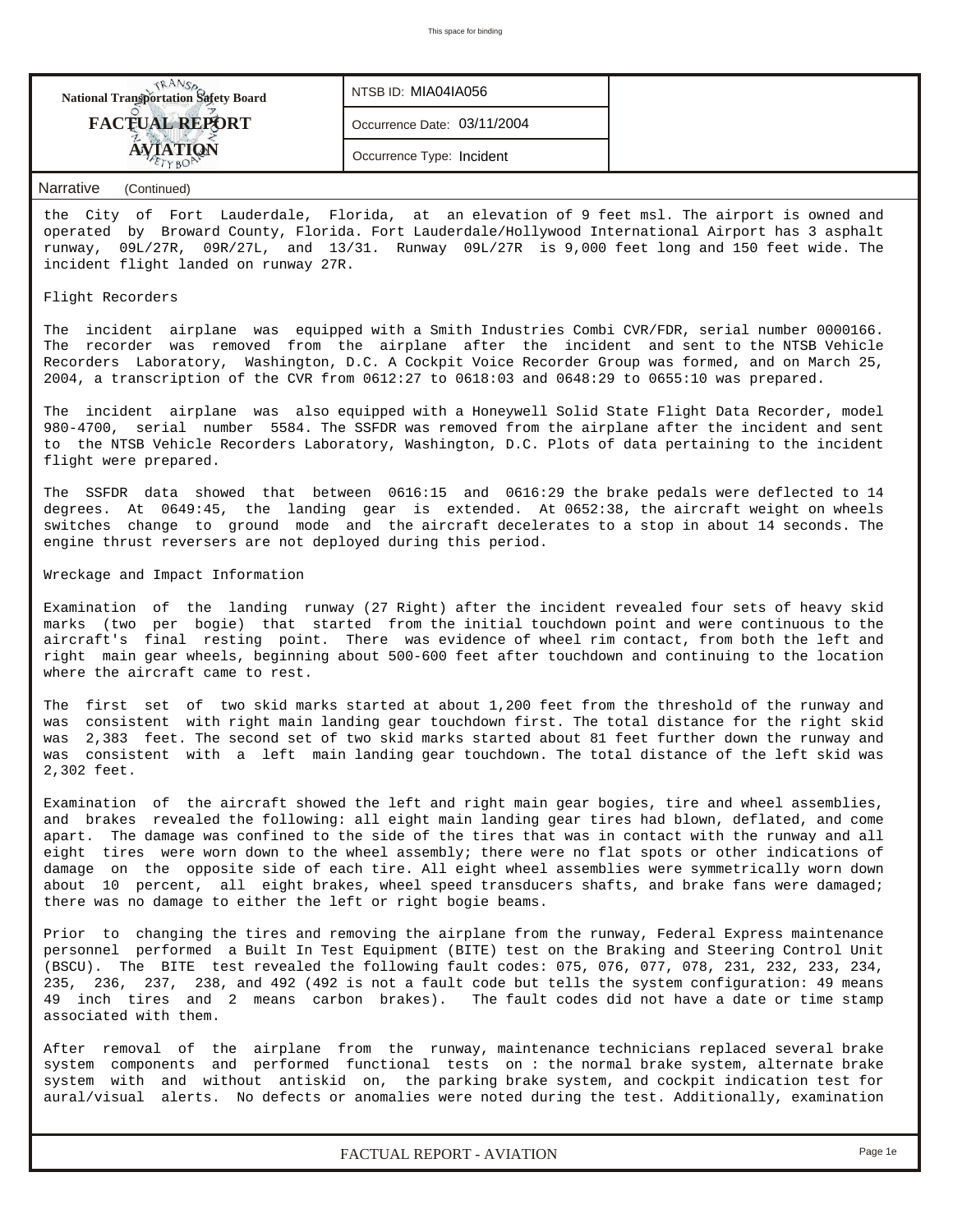| <b>National Transportation Safety Board</b> | NTSB ID: MIA04IA056         |                                                                                                |
|---------------------------------------------|-----------------------------|------------------------------------------------------------------------------------------------|
| <b>FACTUAL REPORT</b>                       | Occurrence Date: 03/11/2004 |                                                                                                |
| <b>AVIATION</b>                             | Occurrence Type: Incident   |                                                                                                |
| Narrative<br>(Continued)                    |                             |                                                                                                |
| and                                         |                             | testing of the removed components showed no evidence of pre-incident failure or malfunction of |

Medical and Pathological Information

The Captain and First Officer reported no injuries. No post incident drug testing was performed.

Tests and Research

these removed components.

The parking brake system is controlled through a two-position control handle. When locked in the applied position, the parking brake system deactivates all other braking modes (normal, automatic, alternate, and anti-skid) and supplies each of the four alternate servo-valves with 2,100 +/- 150-psi yellow hydraulic system pressure. This pressure is reduced from the normal 2,465-psi yellow hydraulic system pressure by a brake pressure limiter valve. The parking brake system also closes the return lines trapping the hydraulic fluid for at least 12 hours. In the applied position, two micro-switches (at the handle) are activated and the parking brake operated valve is mechanically shuttled to block alternate brake hydraulic pressure.

The BSCU monitors the signal output of both parking brake handle microswitches; when the switches are activated, the BSCU provides electrical signals to: isolate the normal braking system by de-energizing the solenoid within the brake selector valve, immediately inhibit each of the four alternate servo-valves for 10-12 seconds, and provide parking brake applied indication in the flight deck. When the BSCU inhibits the alternate servo-valves, for the first ten seconds immediately after applying the parking brake, it monitors the integrity of each alternate servo-valve by measuring the output current from both coils (two per servo-valve) contained within each servo-valve. The BSCU expects a current greater than 16 mA. If the current in any coil is below 16 mA, the BSCU triggers all failure codes linked to the discrepant alternate servo-valve. The fault codes associated with this are: servo-valve itself (7X), and command current (23X), where  $(X)$  is a number from 1 to 8.

Parking Brake Indication:

.

On Ground with parking brake in the applied position: - Left ECAM memo (brakes) page is displayed, in green letters, showing "PARKING BRAKE ON". - On the Triple Indicator, the two lower needles read 2100 psi - When the throttles are advanced beyond 22 degrees: The takeoff warning horn sounds. Master Warning light (flashing red). Left ECAM warning page: "Parking Brake ON" (red). In-Flight with landing gear down: a. Initial indications when Parking Brake handle is in raised position. - Triple Indicator lower needles read 2100 psi. - ECAM Warning page: "Auto Brake Fault" (amber) first, followed by: "Brake-A/Skid Fault" "Brake/Anti skid ALTN/ON (in blue). - ECAM Wheel page: The eight green Anti-skid Release bars disappear. - ECAM Memo page: "Parking Brake ON" (green).

- Brake Fail light illuminates (amber)

- Master Caution light illuminates (steady amber).

*FACTUAL REPORT - AVIATION Page 1f*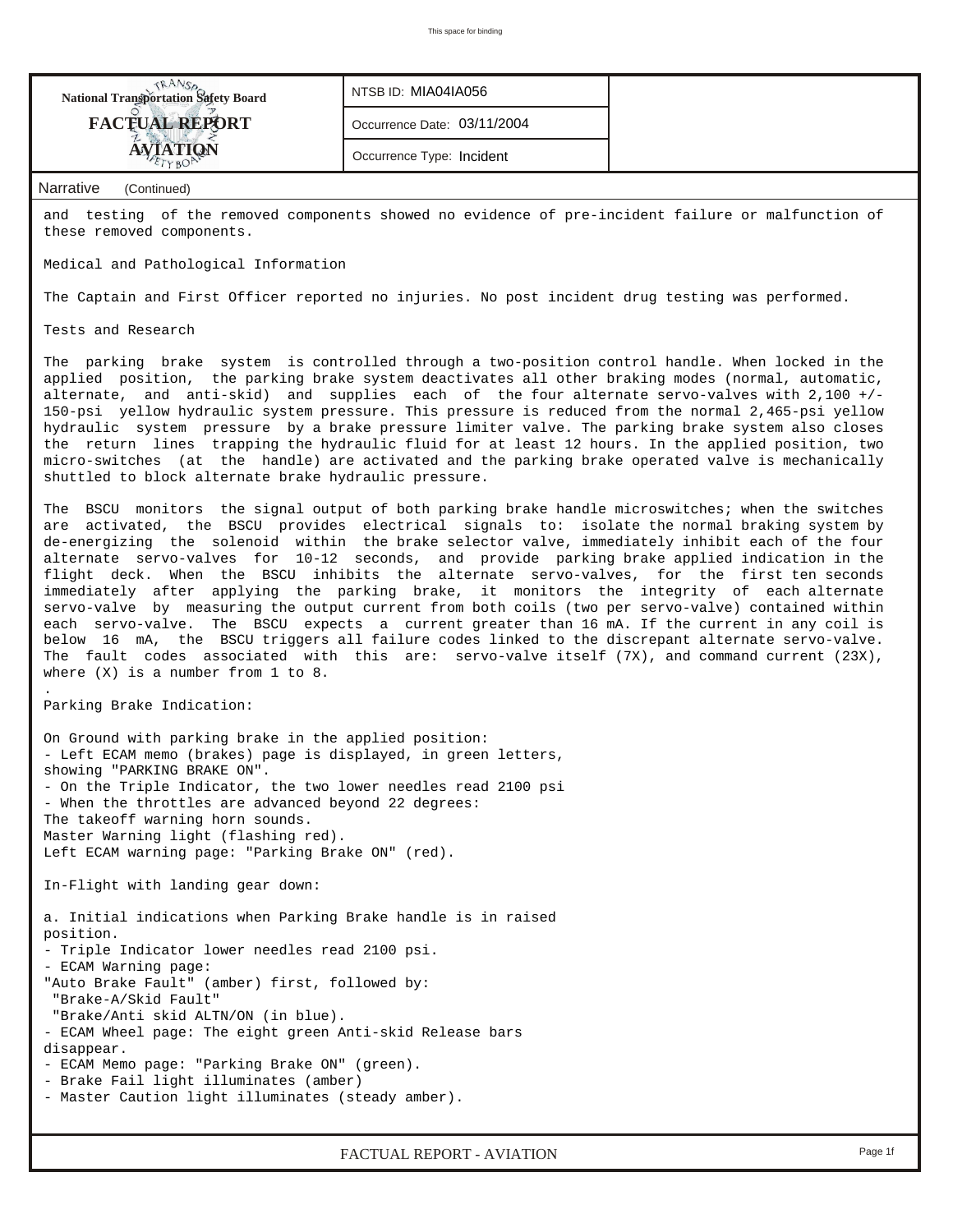| <b>National Transportation Safety Board</b>                                                                                                                                                                                                                                                                                                                                                                                                                                                                                                                                                                                                                                                                                                                                                                                                                                                                                                                                                                                                                                                                                                                                                                                                                                                                                                                                                                                                                                                                                                                                                                                                                                                                                                                                                                        | NTSB ID: MIA04IA056         |  |
|--------------------------------------------------------------------------------------------------------------------------------------------------------------------------------------------------------------------------------------------------------------------------------------------------------------------------------------------------------------------------------------------------------------------------------------------------------------------------------------------------------------------------------------------------------------------------------------------------------------------------------------------------------------------------------------------------------------------------------------------------------------------------------------------------------------------------------------------------------------------------------------------------------------------------------------------------------------------------------------------------------------------------------------------------------------------------------------------------------------------------------------------------------------------------------------------------------------------------------------------------------------------------------------------------------------------------------------------------------------------------------------------------------------------------------------------------------------------------------------------------------------------------------------------------------------------------------------------------------------------------------------------------------------------------------------------------------------------------------------------------------------------------------------------------------------------|-----------------------------|--|
| <b>FACTUAL REPORT</b>                                                                                                                                                                                                                                                                                                                                                                                                                                                                                                                                                                                                                                                                                                                                                                                                                                                                                                                                                                                                                                                                                                                                                                                                                                                                                                                                                                                                                                                                                                                                                                                                                                                                                                                                                                                              | Occurrence Date: 03/11/2004 |  |
| <b>AVIATION</b><br>TYBO                                                                                                                                                                                                                                                                                                                                                                                                                                                                                                                                                                                                                                                                                                                                                                                                                                                                                                                                                                                                                                                                                                                                                                                                                                                                                                                                                                                                                                                                                                                                                                                                                                                                                                                                                                                            | Occurrence Type: Incident   |  |
| Narrative<br>(Continued)                                                                                                                                                                                                                                                                                                                                                                                                                                                                                                                                                                                                                                                                                                                                                                                                                                                                                                                                                                                                                                                                                                                                                                                                                                                                                                                                                                                                                                                                                                                                                                                                                                                                                                                                                                                           |                             |  |
| - Single Chime.<br>- Maintenance Panel shows BSCU Bite display light<br>b. Approximately 10 seconds after the Parking Brake is set:<br>- All ECAM warning page messages disappear.<br>- Brake Fail light extinguishes.<br>- Master Caution light extinguishes.<br>- ECAM Wheel page: Anti-skid Release bars reappear.<br>- Only remaining indications:<br>Parking Brake handle in raised position.<br>ECAM Memo page: "Parking Brake ON" (green).<br>Triple Indicator lower needles read 2100 psi                                                                                                                                                                                                                                                                                                                                                                                                                                                                                                                                                                                                                                                                                                                                                                                                                                                                                                                                                                                                                                                                                                                                                                                                                                                                                                                  |                             |  |
| In-Flight with landing gear up:                                                                                                                                                                                                                                                                                                                                                                                                                                                                                                                                                                                                                                                                                                                                                                                                                                                                                                                                                                                                                                                                                                                                                                                                                                                                                                                                                                                                                                                                                                                                                                                                                                                                                                                                                                                    |                             |  |
| a. Initial indications when Parking Brake handle is in raised<br>position.<br>- Triple Indicator lower needles read 2100 psi.<br>- ECAM Warning page:<br>"Auto Brake Fault" (amber) first, followed by:<br>"Brake-A/Skid Fault"<br>"Brake/Anti skid ALTN/ON (in blue).<br>- ECAM Wheel page: The eight green Anti-skid Release bars<br>disappear.<br>- ECAM Memo page: "Parking Brake ON" (green).<br>- Brake Fail light illuminates immediately (amber)<br>- Master Caution light illuminates (steady amber).<br>- Single Chime sounds after approximately 2.0 to 3.0 seconds.<br>b. Approximately 10 seconds after the Parking Brake is set:<br>- All ECAM warning page messages disappear.<br>- Brake Fail light extinguishes.<br>- Master Caution light extinguishes.<br>- ECAM Wheel page: Anti-skid Release bars reappear.<br>- Only remaining indications:<br>Parking Brake handle in raised position.<br>ECAM Memo page: "Parking Brake ON" (green).<br>Triple Indicator lower needles read 2100 psi.                                                                                                                                                                                                                                                                                                                                                                                                                                                                                                                                                                                                                                                                                                                                                                                                      |                             |  |
| The in-flight alternate brake system test is a mandatory check required by<br>Airworthiness Directive (AD) 2001-15-10. The AD states to perform an in-flight operational check of<br>the alternate braking system in accordance with Airbus All Operator Telex (AOT) 32-19, Revision 4,<br>dated April 29, 1999. All Airbus Model A300 B2, A300 B4, A310, A319, A320, A321, A330, and A340<br>series airplanes; and Model A300 B4-600, A300 B4-600R, and A300 F4-600R (collectively called<br>A300-600) series airplanes are affected by this AD. Approximately 367 airplanes of U.S. registry are<br>affected by this AD. AOT 32-19 provides the results of an investigation in which an Airbus A320<br>aircraft over-ran the runway just after landing due to an absence of braking in the normal and<br>alternate braking modes. The absence of braking on the alternate braking system resulted from the<br>failure of an alternate brake dual distribution valve (BDDV) caused by frozen water in the BDDV<br>cover; it was assumed that during cruise, the water froze and caused the valve to seize. The AOT<br>recommends that an in-flight test be accomplished on the alternate brake system every 500<br>flight-hours to identify valves that may potentially be affected by water ingress. The check must<br>be done at the end of the cruise, and before descent. This is the part of the flight in which valve<br>freezing will be the most likely to occur. Federal Express indicated that they accomplish the<br>in-flight alternate braking system test on their A300-600, A310-200, A310-300 aircraft every 500<br>flight hours, as required by the AD, via Engineering Order15 (EO) 6-3240-7-3309 B. Federal<br>Express's in-flight alternate braking system test contains the following steps: |                             |  |

*FACTUAL REPORT - AVIATION Page 1g*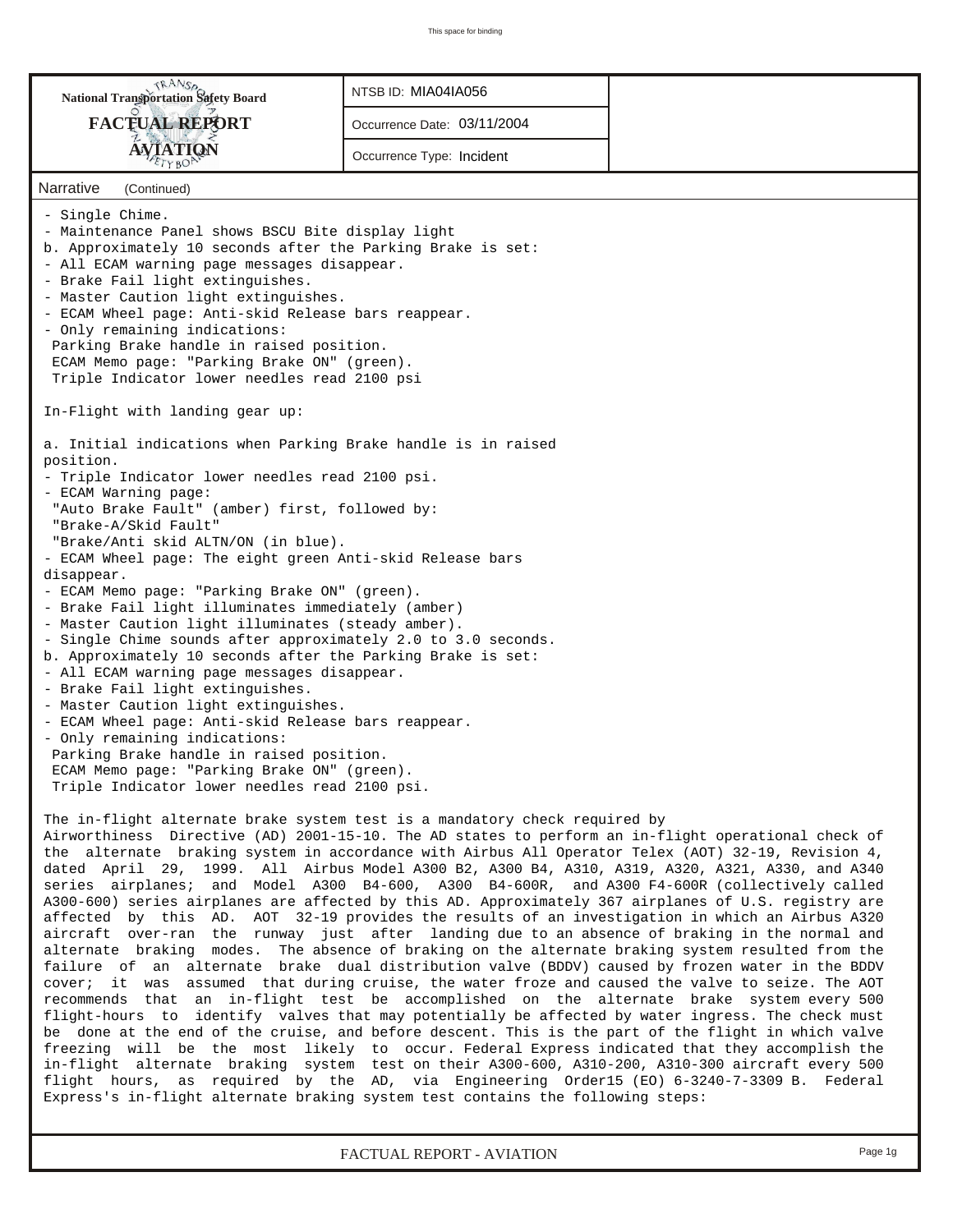| <b>National Transportation Safety Board</b>                                                                                                                                                                                                                                                                                                                                                                                                                                                                                                                                                                                                                                                                                                                                                                                 | NTSB ID: MIA04IA056         |                                                                                            |
|-----------------------------------------------------------------------------------------------------------------------------------------------------------------------------------------------------------------------------------------------------------------------------------------------------------------------------------------------------------------------------------------------------------------------------------------------------------------------------------------------------------------------------------------------------------------------------------------------------------------------------------------------------------------------------------------------------------------------------------------------------------------------------------------------------------------------------|-----------------------------|--------------------------------------------------------------------------------------------|
|                                                                                                                                                                                                                                                                                                                                                                                                                                                                                                                                                                                                                                                                                                                                                                                                                             |                             |                                                                                            |
| <b>FACTUAL REPORT</b>                                                                                                                                                                                                                                                                                                                                                                                                                                                                                                                                                                                                                                                                                                                                                                                                       | Occurrence Date: 03/11/2004 |                                                                                            |
| <b>AVIATION</b><br>TYBO                                                                                                                                                                                                                                                                                                                                                                                                                                                                                                                                                                                                                                                                                                                                                                                                     | Occurrence Type: Incident   |                                                                                            |
| Narrative<br>(Continued)                                                                                                                                                                                                                                                                                                                                                                                                                                                                                                                                                                                                                                                                                                                                                                                                    |                             |                                                                                            |
| A. At the end of cruise, before descent, place the BRK/A/SKID switch in the<br>ALTN/OFF position.<br>B. Depress the brake pedals<br>C. Check brake pressure available on the brake pressure indicator.<br>D. Release the Brake pedals.<br>E. Place the BRK-A/SKID switch in NORM/ON position.<br>F. If no pressure was indicated, use the normal braking system or follow<br>operational recommendations of Airbus FOT 999.0061/98.<br>G. If pressure was indicated, follow normal braking procedures.<br>H. Record result of operational check.                                                                                                                                                                                                                                                                            |                             |                                                                                            |
| Federal Express check pilots conducted flight and simulator tests on March 17th, and 24th 2004, to<br>identify all of the aural and visual warnings/indications that would be present in the flight deck<br>when the parking brake was applied and the BRK-A/SKID selector switch was moved from "NORM ON" to<br>"ALT ON", and then to "ALT OFF" position. Airbus accomplished a test flight on a A300-600 aircraft<br>to verify that when the parking brake is applied after the main landing gear is down and locked,<br>fault codes , identical to those seen on the incident aircraft, would be triggered and recorded on<br>the BSCU.                                                                                                                                                                                  |                             |                                                                                            |
| On March 17th, 2004 Federal Express check pilots performed the in-flight alternate brake test, as<br>prescribed in EO 6-3240-7-3309B, on a Federal Express A300-600 aircraft N718FD. The pilots also<br>performed four other tests in which the position of the BRK-A/SKID selector switch was varied from<br>the "NORM ON", "ALT ON", and "ALT OFF" positions with the parking brake applied. After the flight<br>test was completed, a Federal Express maintenance technician performed a BITE check on the BSCU; no<br>faults or brake system malfunctions were recorded. The BITE check was done to determine if setting<br>the parking brake in flight with the main landing gear in the up and locked position would trigger<br>and record faults.                                                                    |                             |                                                                                            |
| On March 24th, 2004 the check pilots performed the in-flight alternate brake test, as prescribed in<br>EO 6-3240-7-3309B in their flight crew training simulator. The pilots also performed four other<br>tests in which the position of the BRKA/ SKID selector switch was varied from the "NORM ON", "ALT<br>ON",<br>additional test, on a Federal Express A300-600 aircraft N665FE, in which they first applied the<br>parking brake and then immediately put down the landing gear (prior to 10 seconds). This test was<br>accomplished in order to trigger the fault codes, 075, 076, 077, 078, 231, 232, 233, 234, 235, 236,<br>237, 238, on the BSCU. After the flight test, a Federal Express maintenance technician performed a<br>BITE check on the BSCU; no faults or brake system malfunctions were recorded.   |                             | and "ALT OFF" positions with the parking brake applied. The check pilots also performed an |
| The BSCU manufacturer, Messier Bugatti, was questioned as to why no fault codes were triggered on<br>the BSCU from aircraft N665FE. The manufacturer responded that the scenario performed (by the<br>Federal Express check pilots) would not trigger any faults on the BSCU because the scenario<br>requires very precise timing. The time between the moment the landing gear lever is selected "down"<br>and the moment that the landing gear is properly down and locked is greater than 10 seconds. If the<br>parking braking is first selected "ON" and then landing gear is commanded down, the criteria is not<br>valid to trigger the faults on the BSCU. To trigger the faults on the BSCU, the landing gear should<br>first be selected down and then wait enough time before setting the parking brake to "ON". |                             |                                                                                            |
| Airbus also accomplished a test flight in order to reproduce the BITE fault codes that were<br>downloaded from the incident aircraft's BSCU. The test flight was done in Toulouse on an A300-600<br>aircraft where the following scenario was simulated: "Aircraft in flight, landing gear extended,<br>parking brake set ON. This test did trigger the fault codes, 075, 076, 077, 078, 231, 232, 233,<br>234, 235, 236, 237, and 238, on the BSCU.                                                                                                                                                                                                                                                                                                                                                                        |                             |                                                                                            |
| Additional Information                                                                                                                                                                                                                                                                                                                                                                                                                                                                                                                                                                                                                                                                                                                                                                                                      |                             |                                                                                            |

*FACTUAL REPORT - AVIATION Page 1h*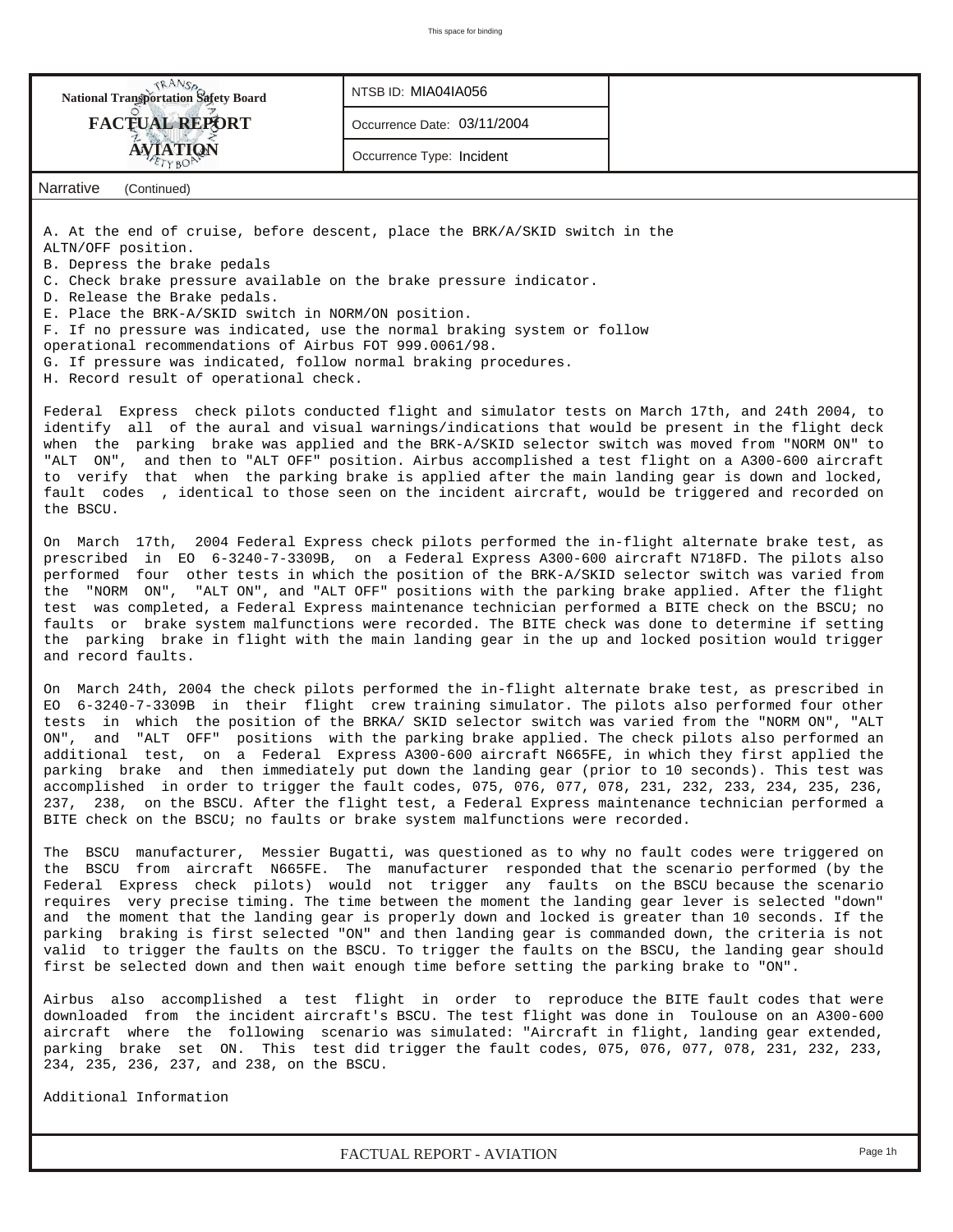| <b>National Transportation Safety Board</b> | NTSB ID: MIA04IA056         |
|---------------------------------------------|-----------------------------|
| <b>FACTUAL REPORT</b>                       | Occurrence Date: 03/11/2004 |
| <b>AVIATION</b>                             | Occurrence Type: Incident   |
| Narrative<br>(Continued)                    |                             |

The incident aircraft, N682FE, was released by NTSB to Matt Duke, Senior Air Operations Safety Specialist, Federal Express Corporation, on March 30, 2004. All components retained by NTSB for further testing were returned to Federal Express Corporation.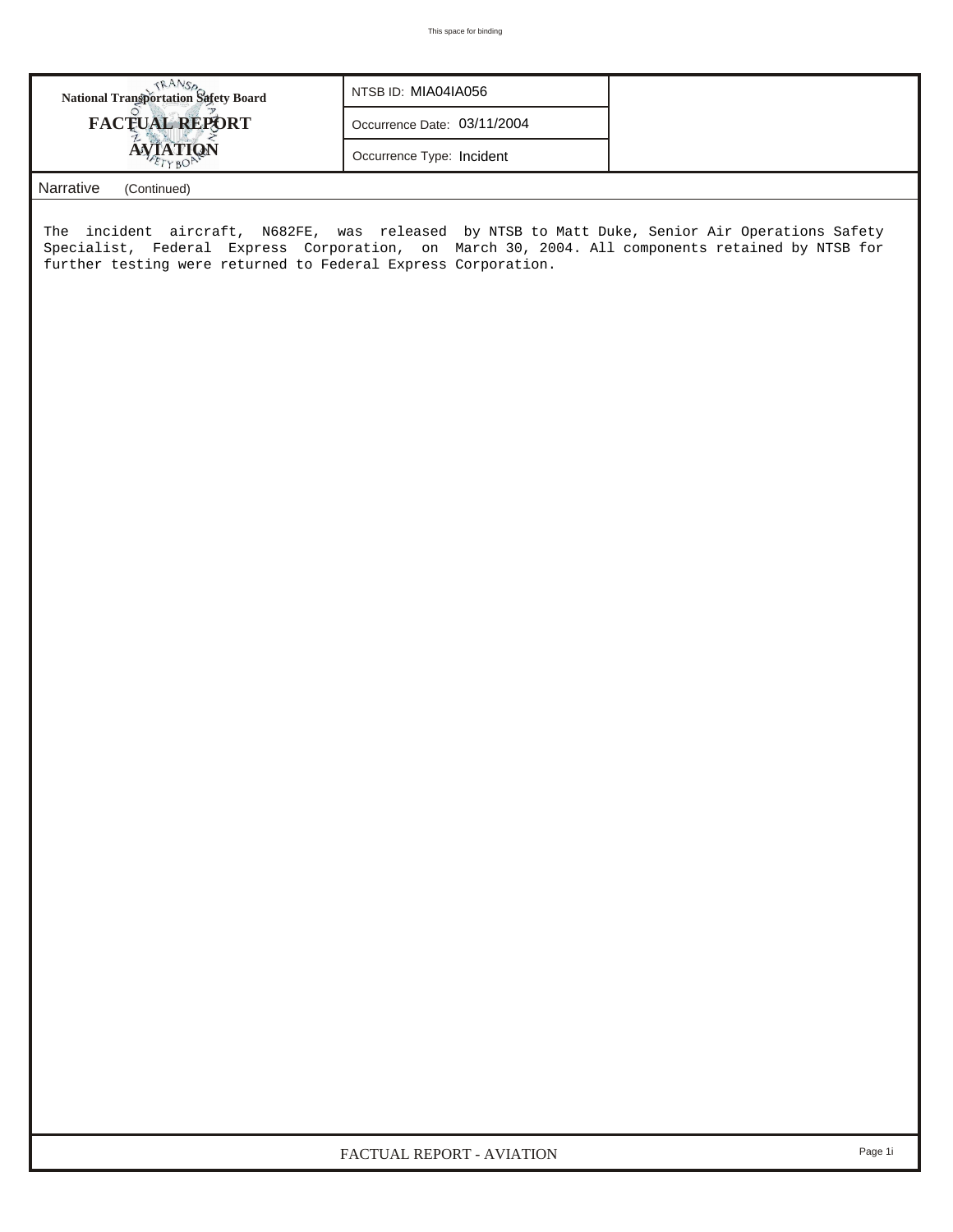| <b>National Transportation Safety Board</b>                                      |                    | NTSB ID: MIA04IA056                                                     |  |                                                 |           |     |                                         |                      |                      |  |                           |
|----------------------------------------------------------------------------------|--------------------|-------------------------------------------------------------------------|--|-------------------------------------------------|-----------|-----|-----------------------------------------|----------------------|----------------------|--|---------------------------|
| <b>FACTUAL REPORT</b>                                                            |                    | Occurrence Date: 03/11/2004                                             |  |                                                 |           |     |                                         |                      |                      |  |                           |
| <b>AVIATION</b>                                                                  |                    | Occurrence Type: Incident                                               |  |                                                 |           |     |                                         |                      |                      |  |                           |
| Landing Facility/Approach Information                                            |                    |                                                                         |  |                                                 |           |     |                                         |                      |                      |  |                           |
| <b>Airport Name</b>                                                              |                    | Airport ID:<br>Runway Used<br>Runway Length<br><b>Airport Elevation</b> |  |                                                 |           |     |                                         |                      |                      |  | Runway Width              |
| Fort Lauderdale/Hollywood                                                        |                    | <b>FLL</b>                                                              |  |                                                 | 9 Ft. MSL | 27R |                                         | 9000                 |                      |  | 150                       |
| Runway Surface Type: Asphalt                                                     |                    |                                                                         |  |                                                 |           |     |                                         |                      |                      |  |                           |
| Runway Surface Condition: Dry                                                    |                    |                                                                         |  |                                                 |           |     |                                         |                      |                      |  |                           |
| Type Instrument Approach: NONE                                                   |                    |                                                                         |  |                                                 |           |     |                                         |                      |                      |  |                           |
| VFR Approach/Landing: Straight-in                                                |                    |                                                                         |  |                                                 |           |     |                                         |                      |                      |  |                           |
| Aircraft Information                                                             |                    |                                                                         |  |                                                 |           |     |                                         |                      |                      |  |                           |
| Aircraft Manufacturer<br>Airbus Industrie                                        |                    | Model/Series<br>A300F4-605R                                             |  |                                                 |           |     |                                         | 0800                 | <b>Serial Number</b> |  |                           |
| Airworthiness Certificate(s): Transport                                          |                    |                                                                         |  |                                                 |           |     |                                         |                      |                      |  |                           |
| Landing Gear Type: Retractable - Tricycle                                        |                    |                                                                         |  |                                                 |           |     |                                         |                      |                      |  |                           |
| Homebuilt Aircraft? No                                                           | Number of Seats: 5 | Certified Max Gross Wt.<br>377870 LBS                                   |  |                                                 |           |     |                                         | Number of Engines: 2 |                      |  |                           |
| Engine Type:<br>Turbo Fan                                                        |                    |                                                                         |  | Engine Manufacturer:<br><b>General Electric</b> |           |     | Model/Series:<br>CF6-80C2A5F            |                      |                      |  | Rated Power:<br>60000 LBS |
| - Aircraft Inspection Information                                                |                    |                                                                         |  |                                                 |           |     |                                         |                      |                      |  |                           |
| Type of Last Inspection                                                          |                    |                                                                         |  | Date of Last Inspection                         |           |     | Time Since Last Inspection              |                      |                      |  | Airframe Total Time       |
| <b>Continuous Airworthiness</b>                                                  |                    | 03/2004                                                                 |  |                                                 |           |     |                                         | 26 Hours             |                      |  | 7648 Hours                |
| - Emergency Locator Transmitter (ELT) Information                                |                    |                                                                         |  |                                                 |           |     |                                         |                      |                      |  |                           |
| ELT Installed? No                                                                | ELT Operated? No   |                                                                         |  |                                                 |           |     | ELT Aided in Locating Accident Site? No |                      |                      |  |                           |
| Owner/Operator Information                                                       |                    |                                                                         |  |                                                 |           |     |                                         |                      |                      |  |                           |
| Registered Aircraft Owner                                                        |                    |                                                                         |  | <b>Street Address</b><br>2 International Place  |           |     |                                         |                      |                      |  |                           |
| <b>State Street Bank and Trust</b>                                               |                    | City                                                                    |  |                                                 |           |     |                                         | <b>State</b>         | Zip Code             |  |                           |
|                                                                                  |                    | 02110<br><b>Boston</b><br>МA<br><b>Street Address</b>                   |  |                                                 |           |     |                                         |                      |                      |  |                           |
| <b>Operator of Aircraft</b>                                                      |                    |                                                                         |  | 3610 Hacks Cross Road                           |           |     |                                         |                      |                      |  |                           |
| FEDERAL EXPRESS CORP                                                             |                    | City<br>Memphis                                                         |  |                                                 |           |     |                                         | <b>State</b><br>TN   | Zip Code<br>38125    |  |                           |
| Operator Does Business As:                                                       |                    |                                                                         |  |                                                 |           |     | Operator Designator Code: FDEA          |                      |                      |  |                           |
| - Type of U.S. Certificate(s) Held:                                              |                    |                                                                         |  |                                                 |           |     |                                         |                      |                      |  |                           |
| Air Carrier Operating Certificate(s): Cargo; Flag Carrier/Domestic; Supplemental |                    |                                                                         |  |                                                 |           |     |                                         |                      |                      |  |                           |
| Operating Certificate:                                                           |                    |                                                                         |  | Operator Certificate:                           |           |     |                                         |                      |                      |  |                           |
| Regulation Flight Conducted Under: Part 121: Air Carrier                         |                    |                                                                         |  |                                                 |           |     |                                         |                      |                      |  |                           |
| Type of Flight Operation Conducted: Scheduled; Domestic; Cargo                   |                    |                                                                         |  |                                                 |           |     |                                         |                      |                      |  |                           |
|                                                                                  |                    |                                                                         |  | FACTUAL REPORT - AVIATION                       |           |     |                                         |                      |                      |  | Page 2                    |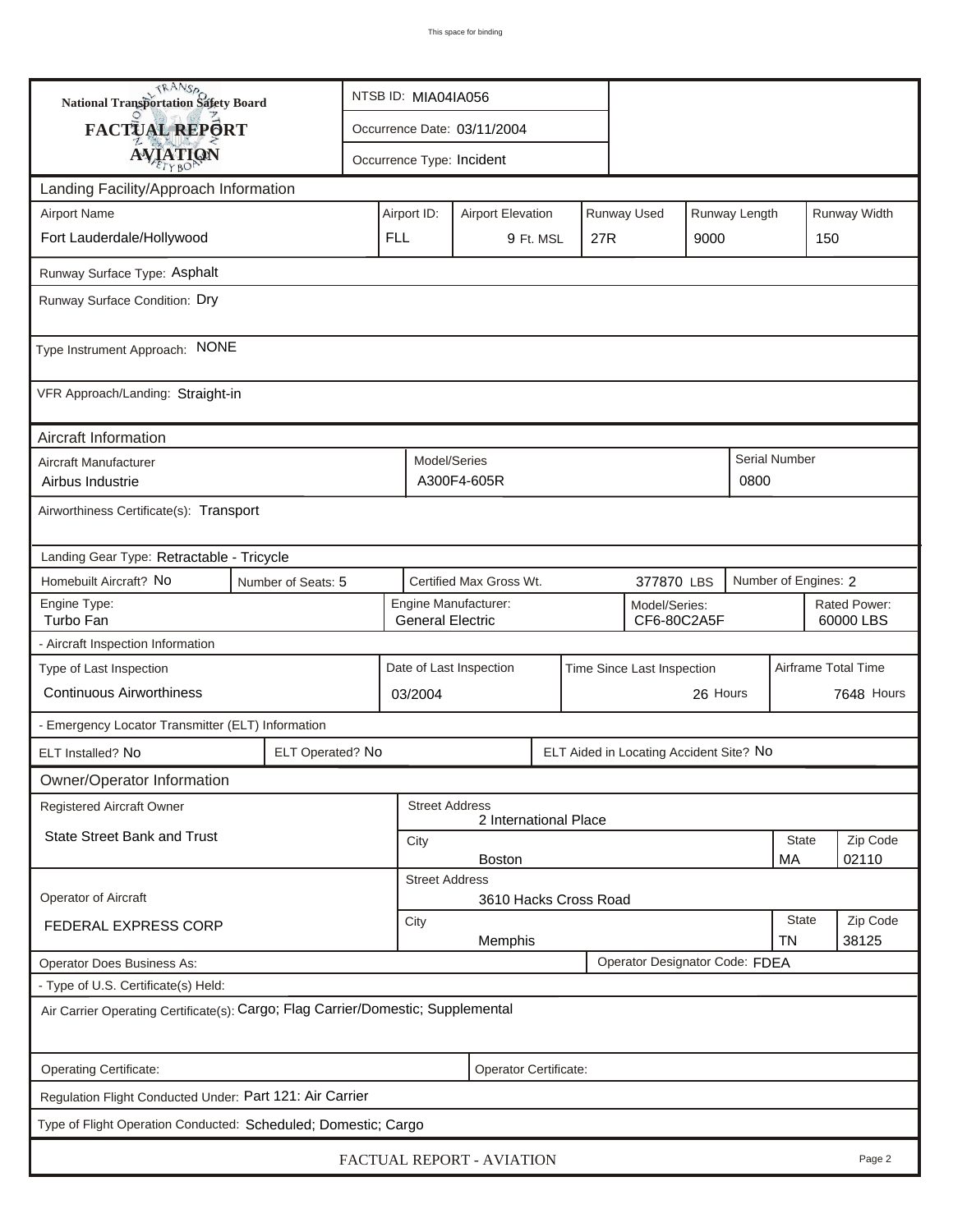|                               | <b>National Transportation Safety Board</b>                 |                                    |                        |                                                                             | NTSB ID: MIA04IA056         |         |                 |  |                    |           |                                         |                      |                                    |                     |
|-------------------------------|-------------------------------------------------------------|------------------------------------|------------------------|-----------------------------------------------------------------------------|-----------------------------|---------|-----------------|--|--------------------|-----------|-----------------------------------------|----------------------|------------------------------------|---------------------|
|                               | FACTUAL REPORT                                              |                                    |                        |                                                                             | Occurrence Date: 03/11/2004 |         |                 |  |                    |           |                                         |                      |                                    |                     |
|                               | <b>AVIATION</b>                                             |                                    |                        |                                                                             | Occurrence Type: Incident   |         |                 |  |                    |           |                                         |                      |                                    |                     |
|                               |                                                             |                                    |                        |                                                                             |                             |         |                 |  |                    |           |                                         |                      |                                    |                     |
| Name                          | <b>First Pilot Information</b>                              |                                    |                        |                                                                             |                             | City    |                 |  |                    |           | <b>State</b>                            |                      | Date of Birth                      |                     |
|                               |                                                             |                                    |                        |                                                                             |                             |         |                 |  |                    |           |                                         |                      |                                    | Age                 |
| On File                       |                                                             |                                    |                        |                                                                             |                             | On File |                 |  |                    |           | On File                                 |                      | On File                            | 47                  |
| Sex: M                        | Seat Occupied: Left                                         |                                    |                        | Principal Profession: Civilian Pilot                                        |                             |         |                 |  |                    |           | Certificate Number: On File             |                      |                                    |                     |
| Certificate(s):               |                                                             | Airline Transport; Flight Engineer |                        |                                                                             |                             |         |                 |  |                    |           |                                         |                      |                                    |                     |
| Airplane Rating(s):           |                                                             |                                    |                        | Multi-engine Land; Single-engine Land                                       |                             |         |                 |  |                    |           |                                         |                      |                                    |                     |
|                               | Rotorcraft/Glider/LTA: None                                 |                                    |                        |                                                                             |                             |         |                 |  |                    |           |                                         |                      |                                    |                     |
|                               | Instrument Rating(s):<br>Airplane                           |                                    |                        |                                                                             |                             |         |                 |  |                    |           |                                         |                      |                                    |                     |
| Instructor Rating(s):         | None                                                        |                                    |                        |                                                                             |                             |         |                 |  |                    |           |                                         |                      |                                    |                     |
|                               | Type Rating/Endorsement for Accident/Incident Aircraft? Yes |                                    |                        |                                                                             |                             |         |                 |  |                    |           | Current Biennial Flight Review? 10/2003 |                      |                                    |                     |
|                               | Medical Cert.: Class 1                                      |                                    |                        | Medical Cert. Status: Valid Medical--no waivers/lim.                        |                             |         |                 |  |                    |           |                                         |                      | Date of Last Medical Exam: 10/2003 |                     |
|                               |                                                             |                                    |                        |                                                                             |                             |         |                 |  |                    |           |                                         |                      |                                    |                     |
| - Flight Time Matrix          |                                                             | All A/C                            | This Make<br>and Model | Airplane<br>Single Engine                                                   | Airplane<br>Mult-Engine     |         | Night<br>Actual |  | Instrument         | Simulated |                                         | Glider<br>Rotorcraft |                                    | Lighter<br>Than Air |
| <b>Total Time</b>             |                                                             | 13000                              | 3000                   |                                                                             |                             |         |                 |  |                    |           |                                         |                      |                                    |                     |
|                               | Pilot In Command(PIC)                                       |                                    | 3000                   |                                                                             |                             |         |                 |  |                    |           |                                         |                      |                                    |                     |
| Instructor                    |                                                             |                                    |                        |                                                                             |                             |         |                 |  |                    |           |                                         |                      |                                    |                     |
| Last 90 Days                  |                                                             | 124                                | 124                    |                                                                             | 124                         |         |                 |  |                    |           |                                         |                      |                                    |                     |
| Last 30 Days<br>Last 24 Hours |                                                             | 32<br>$6\phantom{1}6$              | 32<br>6                |                                                                             | 32<br>6                     |         |                 |  |                    |           |                                         |                      |                                    |                     |
| Seatbelt Used? Yes            |                                                             |                                    |                        |                                                                             |                             |         |                 |  |                    |           |                                         |                      |                                    |                     |
|                               |                                                             |                                    |                        | Toxicology Performed? No<br>Second Pilot? Yes<br>Shoulder Harness Used? Yes |                             |         |                 |  |                    |           |                                         |                      |                                    |                     |
|                               |                                                             |                                    |                        |                                                                             |                             |         |                 |  |                    |           |                                         |                      |                                    |                     |
|                               | Flight Plan/Itinerary                                       |                                    |                        |                                                                             |                             |         |                 |  |                    |           |                                         |                      |                                    |                     |
|                               | Type of Flight Plan Filed: IFR                              |                                    |                        |                                                                             |                             |         |                 |  |                    |           |                                         |                      |                                    |                     |
| Departure Point               |                                                             |                                    |                        |                                                                             |                             |         | <b>State</b>    |  | Airport Identifier |           |                                         |                      | Departure Time                     | Time Zone           |
| <b>NEWARK</b>                 |                                                             |                                    |                        |                                                                             |                             |         | <b>NJ</b>       |  | <b>KEWR</b>        |           | 0430                                    |                      |                                    | <b>EST</b>          |
| <b>Destination</b>            |                                                             |                                    |                        |                                                                             |                             |         | <b>State</b>    |  | Airport Identifier |           |                                         |                      |                                    |                     |
|                               | Same as Accident/Incident Location                          |                                    |                        |                                                                             |                             |         |                 |  | <b>KFLL</b>        |           |                                         |                      |                                    |                     |
|                               | Type of Clearance: VFR                                      |                                    |                        |                                                                             |                             |         |                 |  |                    |           |                                         |                      |                                    |                     |
| Type of Airspace:             | Class D                                                     |                                    |                        |                                                                             |                             |         |                 |  |                    |           |                                         |                      |                                    |                     |
|                               | Weather Information                                         |                                    |                        |                                                                             |                             |         |                 |  |                    |           |                                         |                      |                                    |                     |
| Source of Briefing:           | Company                                                     |                                    |                        |                                                                             |                             |         |                 |  |                    |           |                                         |                      |                                    |                     |
|                               |                                                             |                                    |                        |                                                                             |                             |         |                 |  |                    |           |                                         |                      |                                    |                     |
|                               | Method of Briefing: Telephone                               |                                    |                        |                                                                             |                             |         |                 |  |                    |           |                                         |                      |                                    |                     |
|                               |                                                             |                                    |                        |                                                                             | FACTUAL REPORT - AVIATION   |         |                 |  |                    |           |                                         |                      |                                    | Page 3              |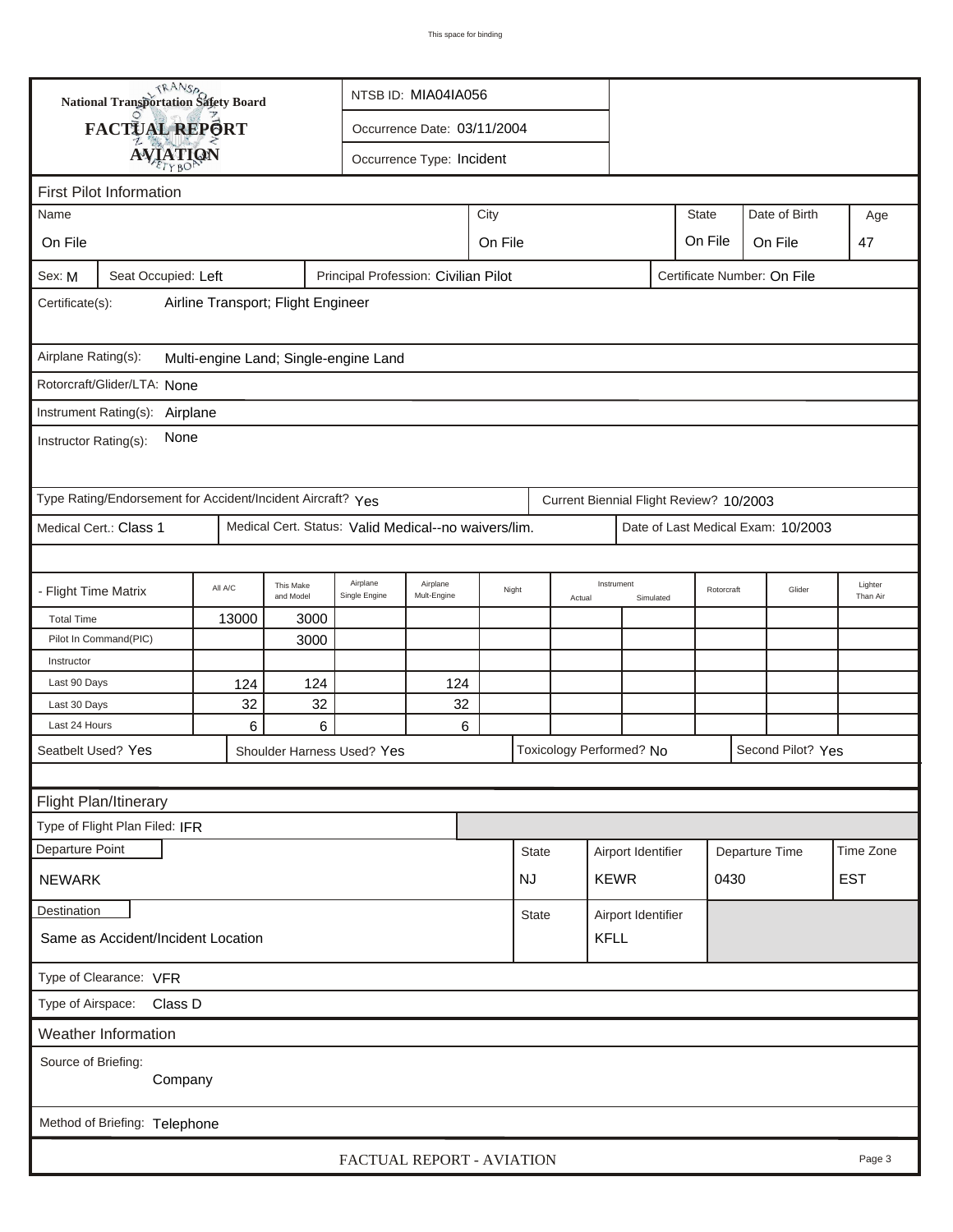| <b>National Transportation Safety Board</b><br>FACTUAL REPORT<br>Occurrence Date: 03/11/2004<br><b>AVIATION</b><br>Occurrence Type: Incident<br>Weather Information<br>WOF ID<br><b>Observation Time</b><br>Time Zone<br><b>WOF Elevation</b><br>WOF Distance From Accident Site<br><b>EST</b><br>KFLL<br>0653<br>9 Ft. MSL<br><b>1 NM</b><br>Sky/Lowest Cloud Condition: Clear<br>Ft. AGL<br>Condition of Light: Day<br>Ft. AGL<br><b>SM</b><br>Lowest Ceiling: None<br>Visibility:<br>10<br>Altimeter: | Direction From Accident Site<br>270 Deg. Mag. |  |  |  |  |  |  |  |  |
|----------------------------------------------------------------------------------------------------------------------------------------------------------------------------------------------------------------------------------------------------------------------------------------------------------------------------------------------------------------------------------------------------------------------------------------------------------------------------------------------------------|-----------------------------------------------|--|--|--|--|--|--|--|--|
|                                                                                                                                                                                                                                                                                                                                                                                                                                                                                                          |                                               |  |  |  |  |  |  |  |  |
|                                                                                                                                                                                                                                                                                                                                                                                                                                                                                                          |                                               |  |  |  |  |  |  |  |  |
|                                                                                                                                                                                                                                                                                                                                                                                                                                                                                                          |                                               |  |  |  |  |  |  |  |  |
|                                                                                                                                                                                                                                                                                                                                                                                                                                                                                                          |                                               |  |  |  |  |  |  |  |  |
|                                                                                                                                                                                                                                                                                                                                                                                                                                                                                                          |                                               |  |  |  |  |  |  |  |  |
|                                                                                                                                                                                                                                                                                                                                                                                                                                                                                                          |                                               |  |  |  |  |  |  |  |  |
|                                                                                                                                                                                                                                                                                                                                                                                                                                                                                                          |                                               |  |  |  |  |  |  |  |  |
|                                                                                                                                                                                                                                                                                                                                                                                                                                                                                                          | 30.20<br>"Hg                                  |  |  |  |  |  |  |  |  |
| 12 °C<br>Dew Point:<br>10 °C<br>Wind Direction: 330<br>Temperature:<br>Density Altitude:                                                                                                                                                                                                                                                                                                                                                                                                                 | Ft.<br>$-500$                                 |  |  |  |  |  |  |  |  |
| Wind Speed: 8<br>Gusts:<br>Weather Condtions at Accident Site: Visual Conditions                                                                                                                                                                                                                                                                                                                                                                                                                         |                                               |  |  |  |  |  |  |  |  |
| Visibility (RVR):<br>Visibility (RVV)<br>Ft.<br><b>SM</b><br>Intensity of Precipitation:                                                                                                                                                                                                                                                                                                                                                                                                                 |                                               |  |  |  |  |  |  |  |  |
| Restrictions to Visibility: None                                                                                                                                                                                                                                                                                                                                                                                                                                                                         |                                               |  |  |  |  |  |  |  |  |
|                                                                                                                                                                                                                                                                                                                                                                                                                                                                                                          |                                               |  |  |  |  |  |  |  |  |
| None<br>Type of Precipitation:                                                                                                                                                                                                                                                                                                                                                                                                                                                                           |                                               |  |  |  |  |  |  |  |  |
|                                                                                                                                                                                                                                                                                                                                                                                                                                                                                                          |                                               |  |  |  |  |  |  |  |  |
| Accident Information                                                                                                                                                                                                                                                                                                                                                                                                                                                                                     |                                               |  |  |  |  |  |  |  |  |
| Aircraft Damage: Minor<br>Aircraft Fire: Ground<br>Aircraft Explosion None                                                                                                                                                                                                                                                                                                                                                                                                                               |                                               |  |  |  |  |  |  |  |  |
| Classification: U.S. Registered/U.S. Soil                                                                                                                                                                                                                                                                                                                                                                                                                                                                |                                               |  |  |  |  |  |  |  |  |
| - Injury Summary Matrix<br><b>TOTAL</b><br>Fatal<br>Serious<br>Minor<br>None                                                                                                                                                                                                                                                                                                                                                                                                                             |                                               |  |  |  |  |  |  |  |  |
| 1<br><b>First Pilot</b><br>1                                                                                                                                                                                                                                                                                                                                                                                                                                                                             |                                               |  |  |  |  |  |  |  |  |
| Second Pilot<br>1<br>1                                                                                                                                                                                                                                                                                                                                                                                                                                                                                   |                                               |  |  |  |  |  |  |  |  |
| <b>Student Pilot</b>                                                                                                                                                                                                                                                                                                                                                                                                                                                                                     |                                               |  |  |  |  |  |  |  |  |
| Flight Instructor                                                                                                                                                                                                                                                                                                                                                                                                                                                                                        |                                               |  |  |  |  |  |  |  |  |
| <b>Check Pilot</b>                                                                                                                                                                                                                                                                                                                                                                                                                                                                                       |                                               |  |  |  |  |  |  |  |  |
| <b>Flight Engineer</b>                                                                                                                                                                                                                                                                                                                                                                                                                                                                                   |                                               |  |  |  |  |  |  |  |  |
| Cabin Attendants                                                                                                                                                                                                                                                                                                                                                                                                                                                                                         |                                               |  |  |  |  |  |  |  |  |
| Other Crew                                                                                                                                                                                                                                                                                                                                                                                                                                                                                               |                                               |  |  |  |  |  |  |  |  |
| Passengers                                                                                                                                                                                                                                                                                                                                                                                                                                                                                               |                                               |  |  |  |  |  |  |  |  |
| - TOTAL ABOARD -<br>$\overline{2}$<br>2                                                                                                                                                                                                                                                                                                                                                                                                                                                                  |                                               |  |  |  |  |  |  |  |  |
| Other Ground                                                                                                                                                                                                                                                                                                                                                                                                                                                                                             |                                               |  |  |  |  |  |  |  |  |
| - GRAND TOTAL -<br>$\overline{2}$<br>$\overline{c}$                                                                                                                                                                                                                                                                                                                                                                                                                                                      |                                               |  |  |  |  |  |  |  |  |